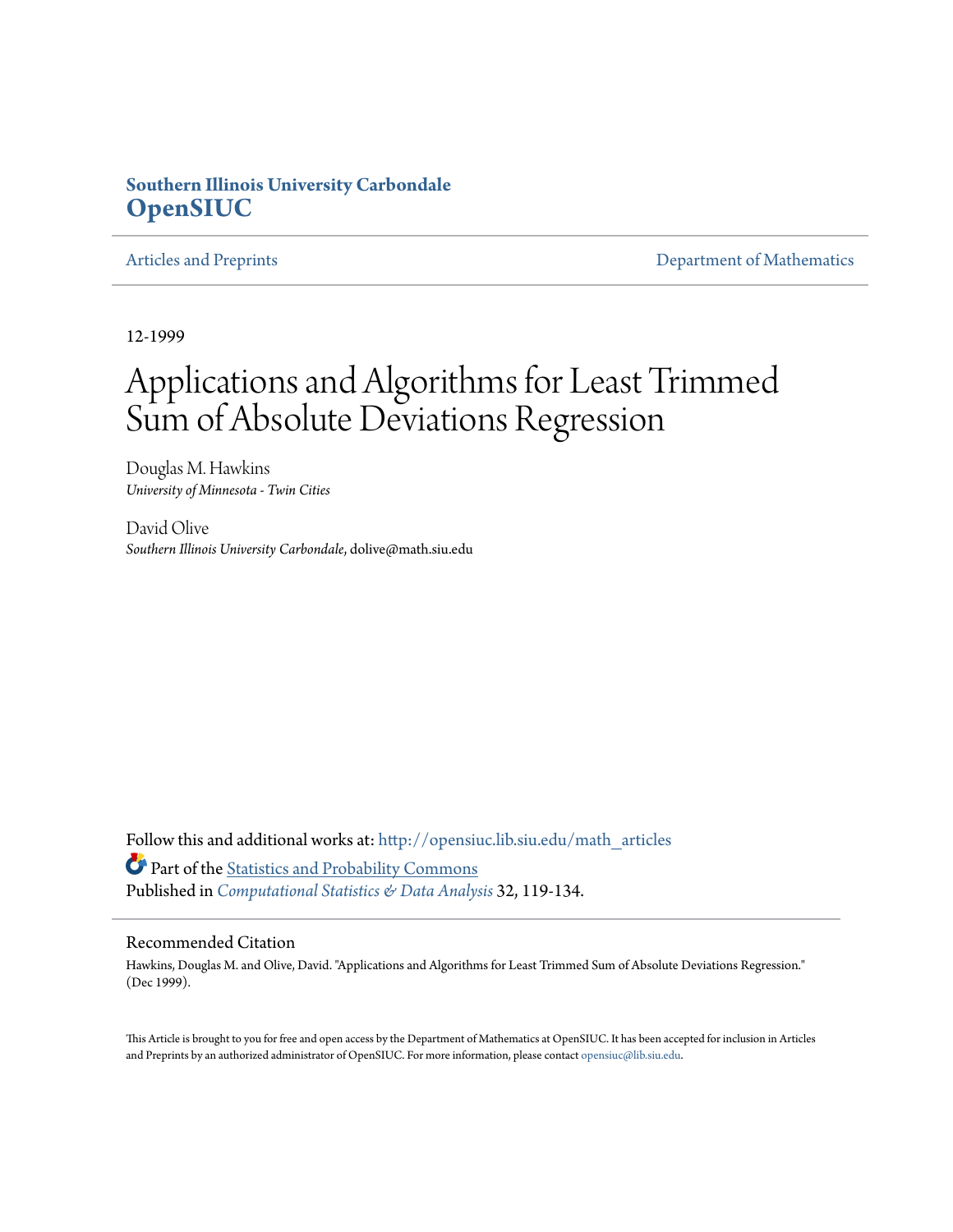# Applications and Algorithms for Least Trimmed Sum of Absolute Deviations Regression

Douglas M. Hawkins and David Olive<sup>∗</sup>

University of Minnesota

August 3, 2003

#### **Abstract**

High breakdown estimation (HBE) addresses the problem of getting reliable parameter estimates in the face of outliers that may be numerous and badly placed. In multiple regression, the standard HBE's have been those defined by the least median of squares (LMS) and the least trimmed squares (LTS) criteria. Both criteria lead to a partitioning of the data set's  $n$  cases into two "halves" – the covered "half" of cases are accommodated by the fit, while the uncovered "half", which is intended to include any outliers, are ignored. In LMS, the criterion is the Chebyshev norm of the residuals of the covered cases, while in LTS the criterion is the sum of squared residuals of the covered cases. Neither LMS nor LTS is

<sup>∗</sup>Douglas M. Hawkins is Professor and David Olive is Visiting Assistant Professor, School of Statistics, University of Minnesota, St. Paul, MN 55108, U S A. The authors are grateful to the editors and referees for a number of helpful suggestions for improvement in the article.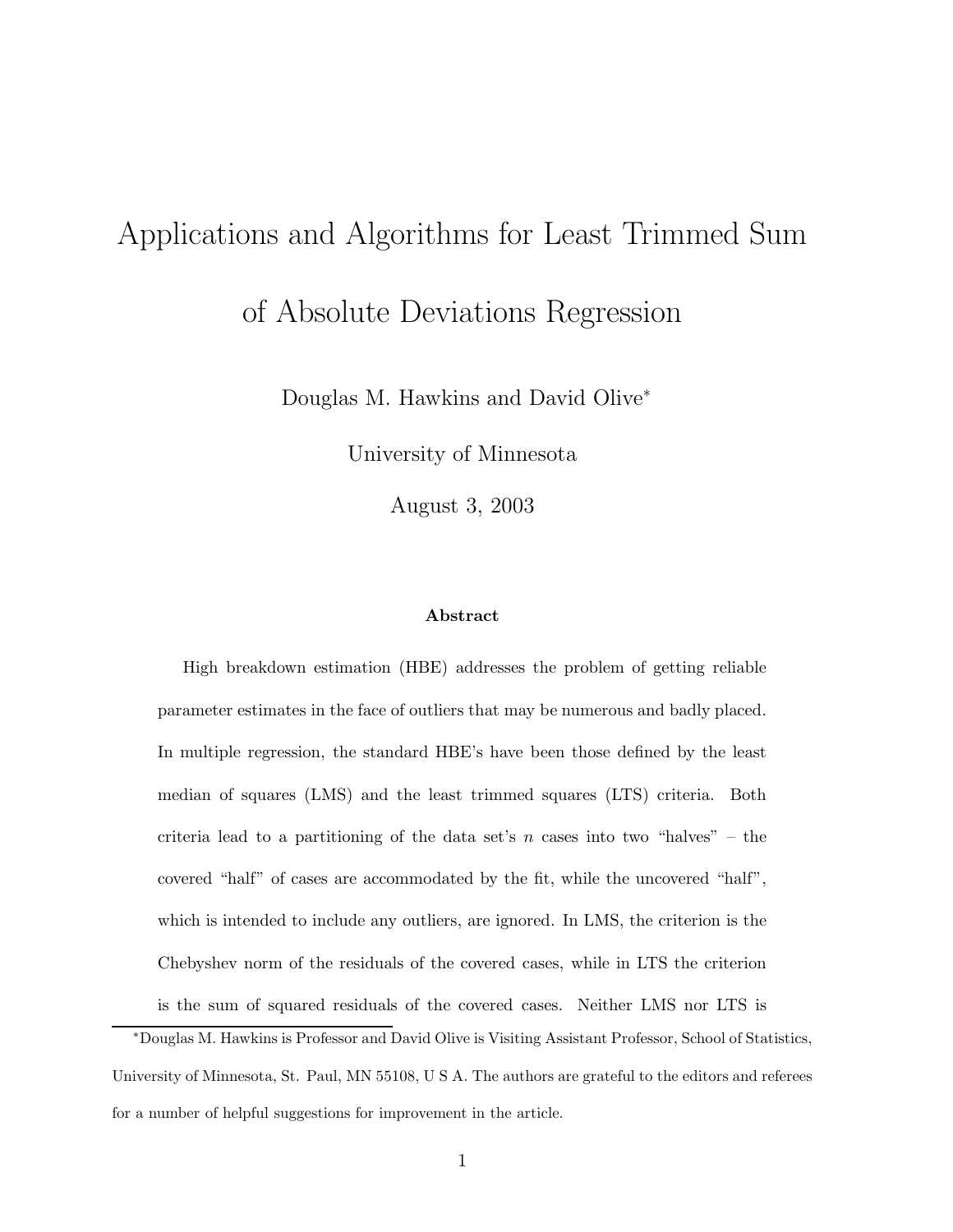entirely satisfactory. LMS has a statistical efficiency of zero if the true residuals are normal, and so is unattractive, particularly for large data sets. LTS is preferable on efficiency grounds, but its exact computation turns out to involve an intolerable computational load in any but quite small data sets.

The criterion of least trimmed sum of absolute deviations (LTA) is found by minimizing the sum of absolute residuals of the covered cases. We show in this article that LTA is an attractive alternative to LMS and LTS, particularly for large data sets. It has a statistical efficiency that is not much below that of LTS for outlier-free normal data and better than LTS for more peaked error distributions. As its computational complexity is of a lower order than LMS and LTS, it can also be evaluated exactly in much larger samples than either LMS or LTS. Finally, just as its full-sample equivalent, the L1 norm, is robust against outliers on low leverage cases, LTA is able to cover larger subsets than LTS in those data sets where not all outliers are on high leverage cases.

For samples too large for exact evaluation of the LTA, we outline a "feasible solution algorithm", which provides excellent approximations to the exact LTA solution using quite modest computation.

**KEY WORDS:** High Breakdown; Least Median of Squares; Least Trimmed Sum of Squares; Missing Values; Outliers; Robust Estimation; L1 Norm.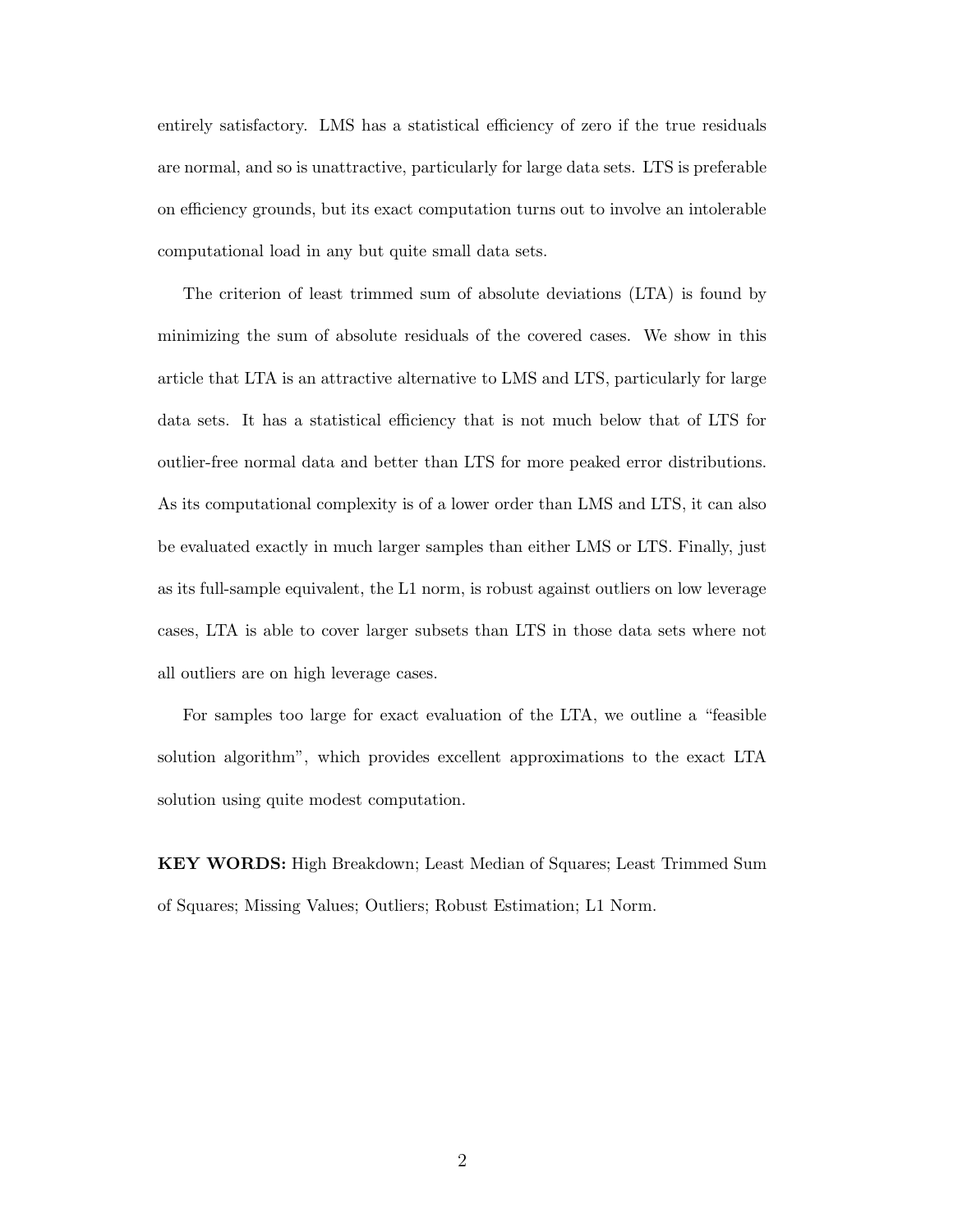#### **1 INTRODUCTION**

Consider the Gaussian regression model

$$
Y = X\beta + \epsilon \tag{1.1}
$$

where *Y* is an  $n \times 1$  vector of dependent variables, *X* is an  $n \times p$  matrix of predictors, and  $\epsilon$  is an  $n \times 1$  vector of errors. The ith case  $(y_i, x_i^T)$  corresponds to the ith element  $y_i$  of *Y* and the ith row  $x_i^T$  of *X*. We will also consider models with "clean" cases and contaminated cases.

When we have a subsample

$$
J_i = \{j_1, ..., j_h\}
$$

of size  $h \geq p$  of the original data, by applying any convenient fitting criterion to the data  $(Y_{J_i}, X_{J_i})$ , we can obtain an estimator  $b_{J_i}$  of  $\beta$ . Possible criteria include ordinary least squares (OLS), the Chebyshev (minimum maximum absolute deviation) norm, and the L1 norm. To compute the criterion  $Q(b_{J_i})$ , we need the *n* residuals  $r_1(b_{J_i}), \ldots, r_n(b_{J_i})$  where

$$
r_k(b_{J_i}) = y_k - x_k^T b_{J_i}, \t\t(1.2)
$$

and these three criteria aim to minimize in *b*

$$
LTS: \sum_{i=1}^{h} |r(b)|_{(i)}^{2}
$$
  

$$
LMS: |r(b)|_{(h)}
$$
  

$$
LTA: \sum_{i=1}^{h} |r(b)|_{(i)}
$$

where  $|r(b)|_{(i)}$  is the ith smallest absolute residual from fit b. LMS and LTS were proposed by Rousseeuw  $(1984)$  and LTA by Bassett  $(1991)$ , Hössjer  $(1991, 1994)$  and Tableman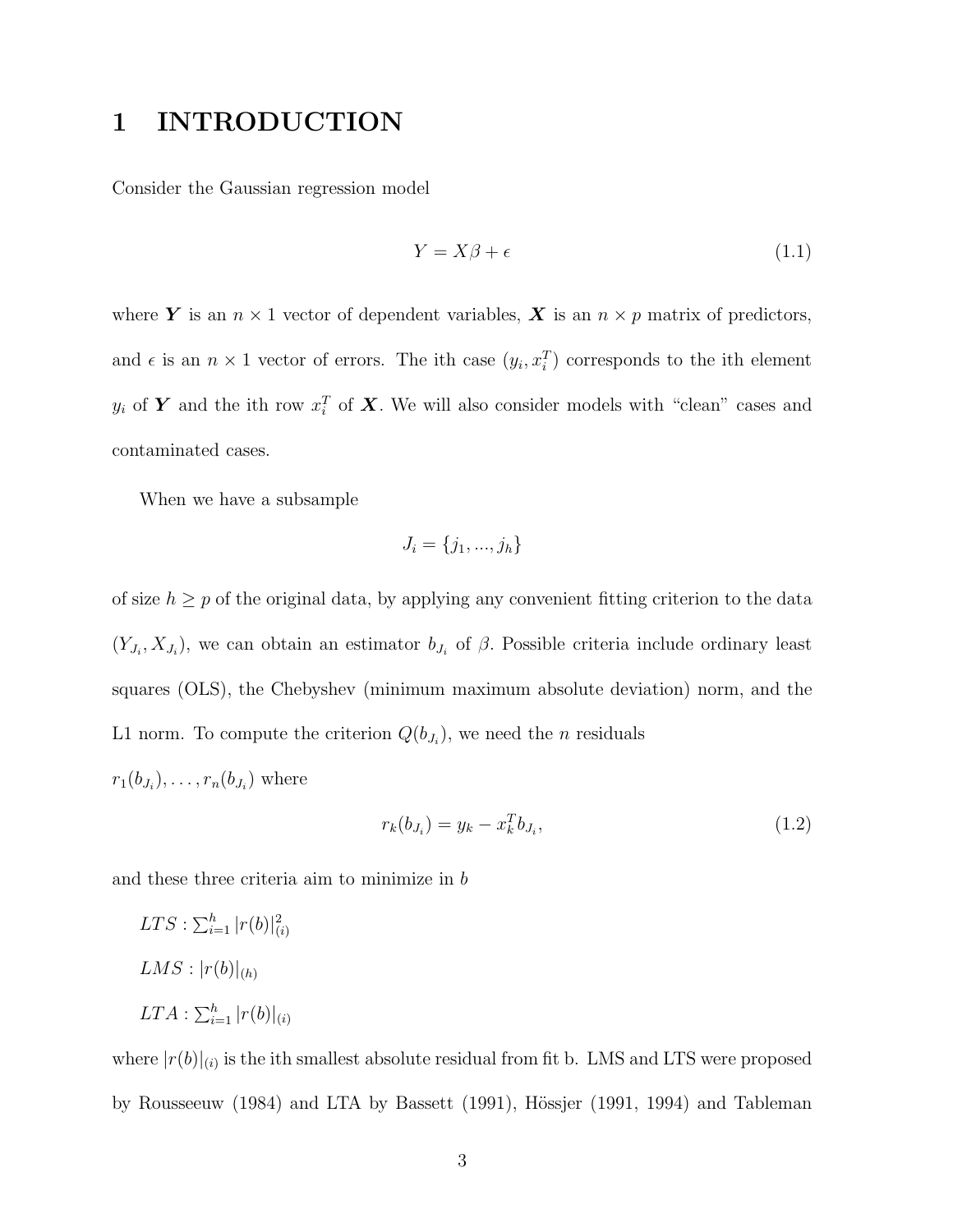$(1994a,b).$ 

It is conventional to set  $h = \frac{(n+p+1)}{2}$ , a choice that maximizes the breakdown of the resulting estimator. It is frequently valuable to use larger values of *h* (for example in data sets where large numbers of outliers are unlikely and we want to get the benefit of statistical efficiency from covering more cases); and to explore the fits for a range of values of *h*.

Finding the LMS, LTS or LTA estimator leads to a two-stage problem – identifying the "best" subset of size *h* to cover; and then finding the Chebyshev, OLS or L1 fit to this subset. In general, there is no completely reliable method other than full enumeration to identify the "best" subset to cover (that is, the subset whose fit criterion will be the smallest among all possible subsets of size *h*), and so computing any of these HBE's involves a substantial combinatorial problem. We will show that, while LTA also involves a combinatorial search, it is smaller than that required for LMS and far smaller than that required for LTS. This much smaller computational requirement, in part, motivates a closer consideration of the statistical properties of LTA.

#### **2 THE LTA ESTIMATOR**

Both LTA and LTS involve the parameter *h*, the number of "covered" cases. The remaining  $n-h$  cases, by being ignored, are "trimmed". If  $h = h_n$  is a sequence of integers such that  $h/n \to \gamma$ , then  $1 - \gamma$  is the approximate amount of trimming. The LTA( $\gamma$ )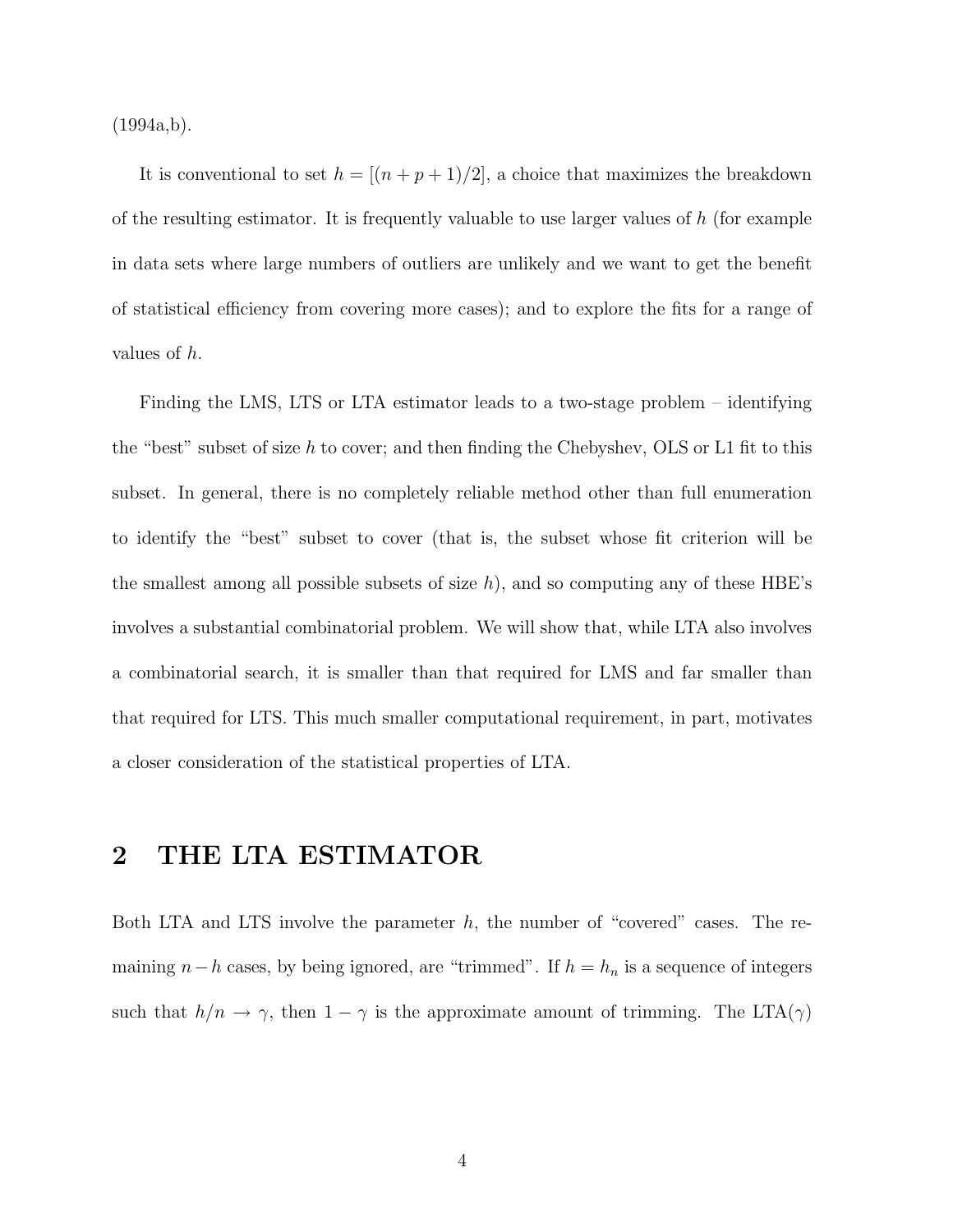estimator  $\hat{\beta}_{LTA}$  is the fit that minimizes

$$
Q_{LTA}(b) = \sum_{i=1}^{h} |r(b)|_{(i)}
$$
\n(2.1)

where  $|r(b)|_{(i)}$  is the ith smallest absolute residual from fit b. Several authors have examined the LTA estimator in the location model (a model including an intercept, but no nontrivial predictors). For the location model, Bassett(1991) gives an algorithm, and Tableman (1994a,b) derives the influence function and asymptotics. In the regression model, LTA is a special case of the R-estimators of Hössjer (1991, 1994).

#### **2.1 Breakdown and Bias of LTS, LMS, and LTA**

The three estimators  $LTS(\gamma)$ ,  $LMS(\gamma)$  and  $LTA(\gamma)$  have breakdown value

$$
\min(1-\gamma,\gamma).
$$

See Hössjer (1994, p. 151). Breakdown proofs in Rousseeuw and Bassett (1991) and Niinimaa, Oja, and Tableman (1990) could also be modified to give the result. Yohai and Zamar (1993, p. 1832 for LTA) show that LTS, LMS, and LTA have finite maximum asymptotic bias when the contamination proportion is less than  $1-\gamma$  where  $0.5 < \gamma < 1$ . Croux, Rousseeuw, and Van Beal (1996, p. 219) show that the maxbias curve of LTA is lower than that of LTS.

#### **2.2 Asymptotic variances of LTA and LTS**

Many regression estimators *β*ˆ satisfy

$$
\sqrt{n}(\hat{\beta} - \beta) \to N(0, V(\hat{\beta}, F) W)
$$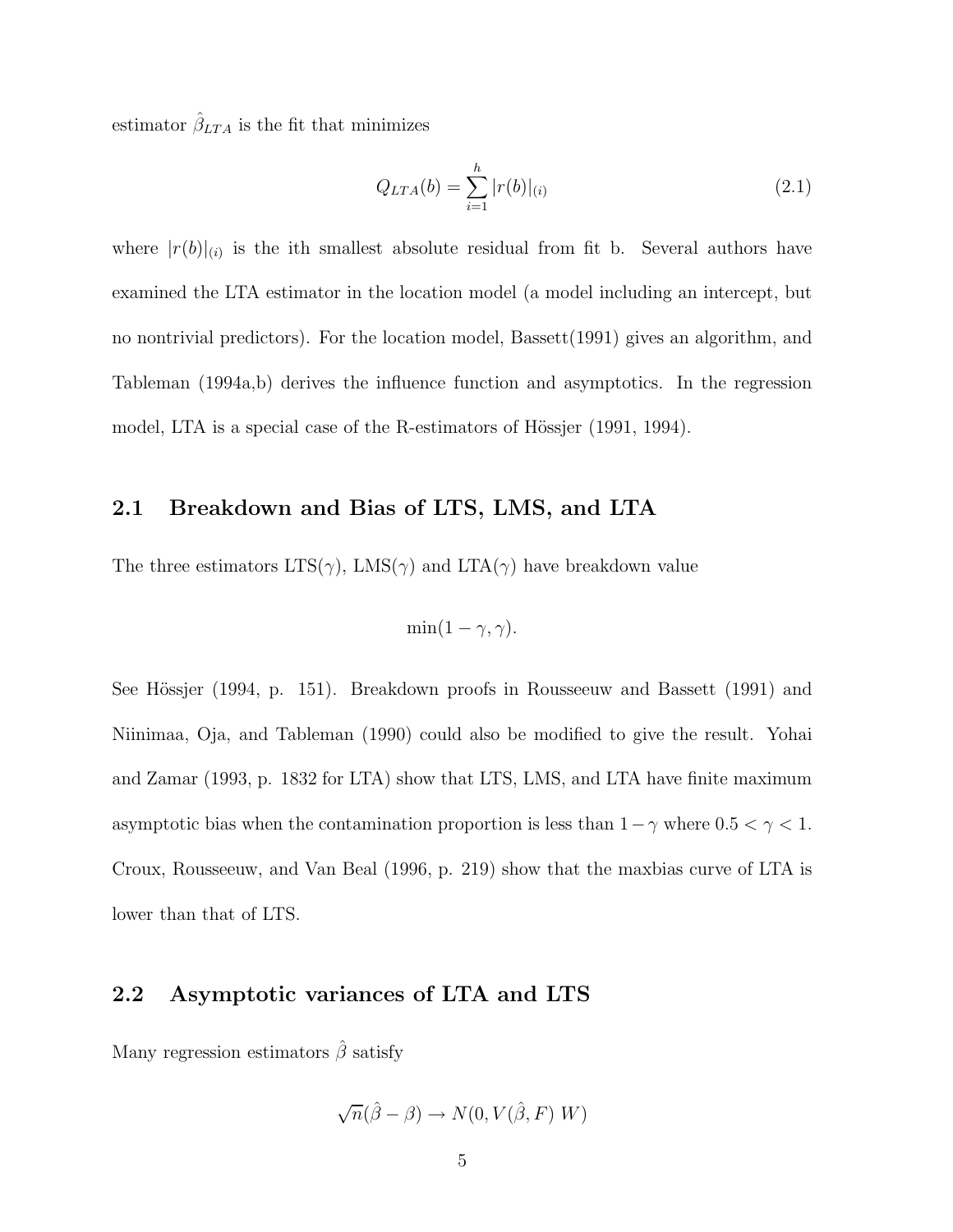where

$$
\frac{X^T X}{n} \to W^{-1}.
$$

For example, Koenker and Bassett (1978) and Bassett and Koenker (1978) show that the L1 estimator has greater statistical efficiency than OLS for more "peaked" distributions in which  $f(0) > 1/(2\sigma)$  where  $\sigma^2 = \text{Var}(\epsilon_i)$ .

Let the zero median error distribution F be continuous and strictly increasing on its interval support with a symmetric, unimodal, density f. Also assume that f is differentiable on  $(0, \infty)$ . Then the conjectured asymptotic variance of  $LTS(\gamma)$  is

$$
V(LTS(\gamma), F) = \frac{\int_{F^{-1}(1/2 + \gamma/2)}^{F^{-1}(1/2 + \gamma/2)} x^2 dF(x)}{[\gamma - 2F^{-1}(1/2 + \gamma/2)](F^{-1}(1/2 + \gamma/2))]^2}.
$$
(2.2)

See Rousseeuw and Leroy (1987, p. 180, p. 191), Tableman (1994a, p. 337), and remark 2.7 of Stromberg, Hawkins, and Hössjer (1997).

Combining Tableman(1994b, p. 392) with Hössjer  $(1994, p. 150)$  leads to the conjecture that the asymptotic variance for  $LTA(\gamma)$  is

$$
V(LTA(\gamma), F) = \frac{\gamma}{4[f(0) - f(F^{-1}(1/2 + \gamma/2))]^2}.
$$
\n(2.3)

*Rigorous* proofs for these conjectures have only been given in the location model - see Tableman (1994b) and Butler (1982). As  $\gamma \to 1$ , the efficiency of LTS approaches that of OLS and the efficiency of LTA approaches that of L1. The results of Oosterhoff (1994) suggest that when  $\gamma = 0.5$ , LTA will be more efficient than LTS only for sharply peaked distributions such as the double exponential; we will explore this issue below.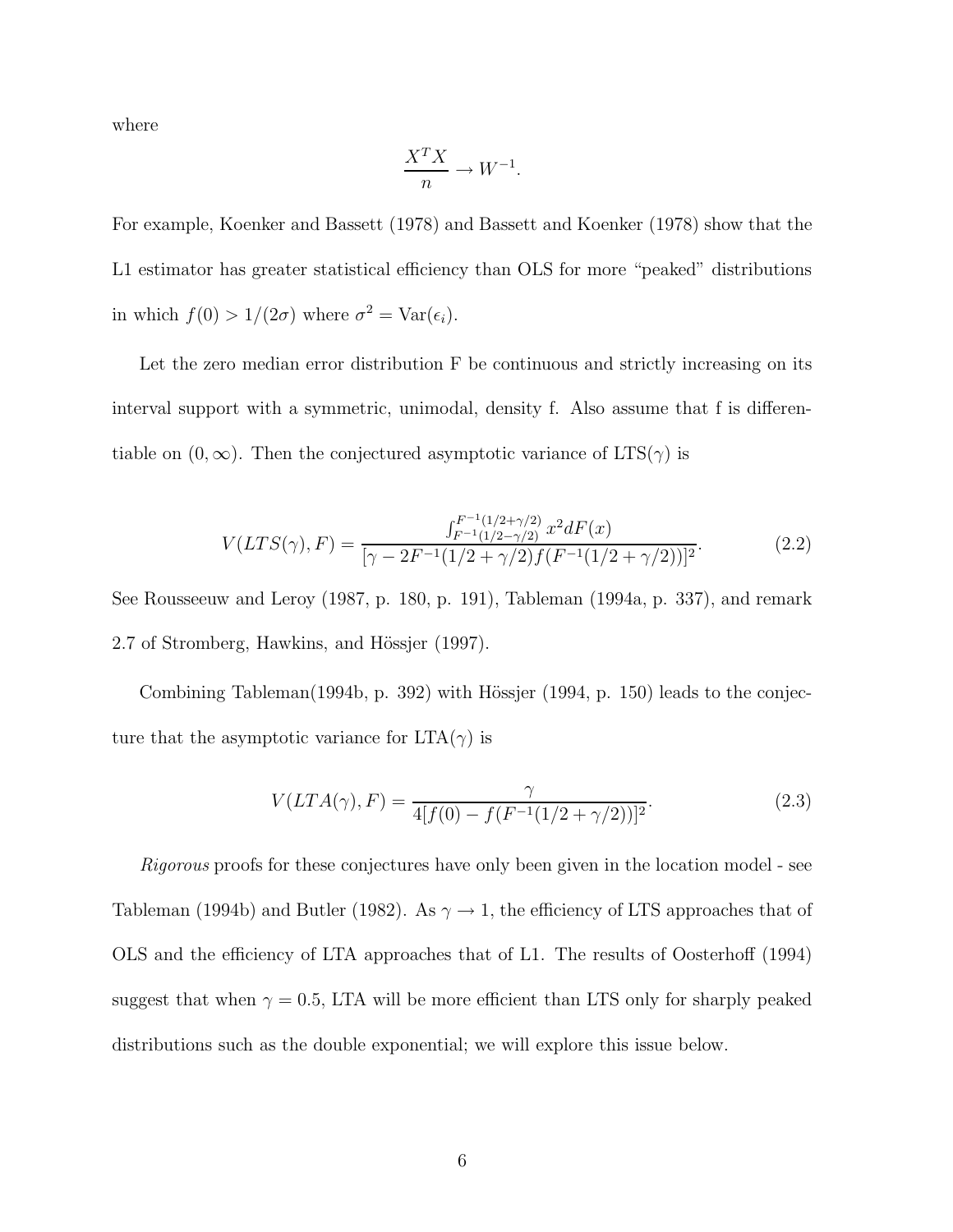*The normal case.* At the standard normal

$$
V(LTS(\gamma), \Phi) = \frac{1}{\gamma - 2k\phi(k)}\tag{2.4}
$$

while

$$
V(LTA(\gamma), \Phi) = \frac{\gamma}{4[\phi(0) - \phi(k)]^2}
$$
\n(2.5)

where  $\phi$  is the standard normal pdf and

$$
k = \Phi^{-1}(0.5 + \gamma/2).
$$

*The double-exponential case.* For a double exponential DE(0,1) random variable,

$$
V(LTS(\gamma), DE(0, 1)) = \frac{2 - (2 + 2k + k^{2})\exp(-k)}{[\gamma - k \exp(-k)]^{2}}
$$

while

$$
V(LTA(\gamma), DE(0,1)) = \frac{1}{\gamma}
$$

where  $k = -\log(1-\gamma)$ . Note that LTA(0.5) and OLS have the same asymptotic efficiency at the double exponential distribution.

*The Cauchy case.* Since the Cauchy distribution has infinite variance, so does the OLS estimator, though the full-sample L1 estimator and the trimmed estimators have finite variance. Hence

$$
V(LTS(\gamma), C(0, 1)) = \frac{2k - \pi\gamma}{\pi[\gamma - \frac{2k}{\pi(1+k^2)}]^2}
$$

and

$$
V(LTA(\gamma), C(0, 1)) = \frac{\gamma}{4[\frac{1}{\pi} - \frac{1}{\pi(1+k^2)}]^2}
$$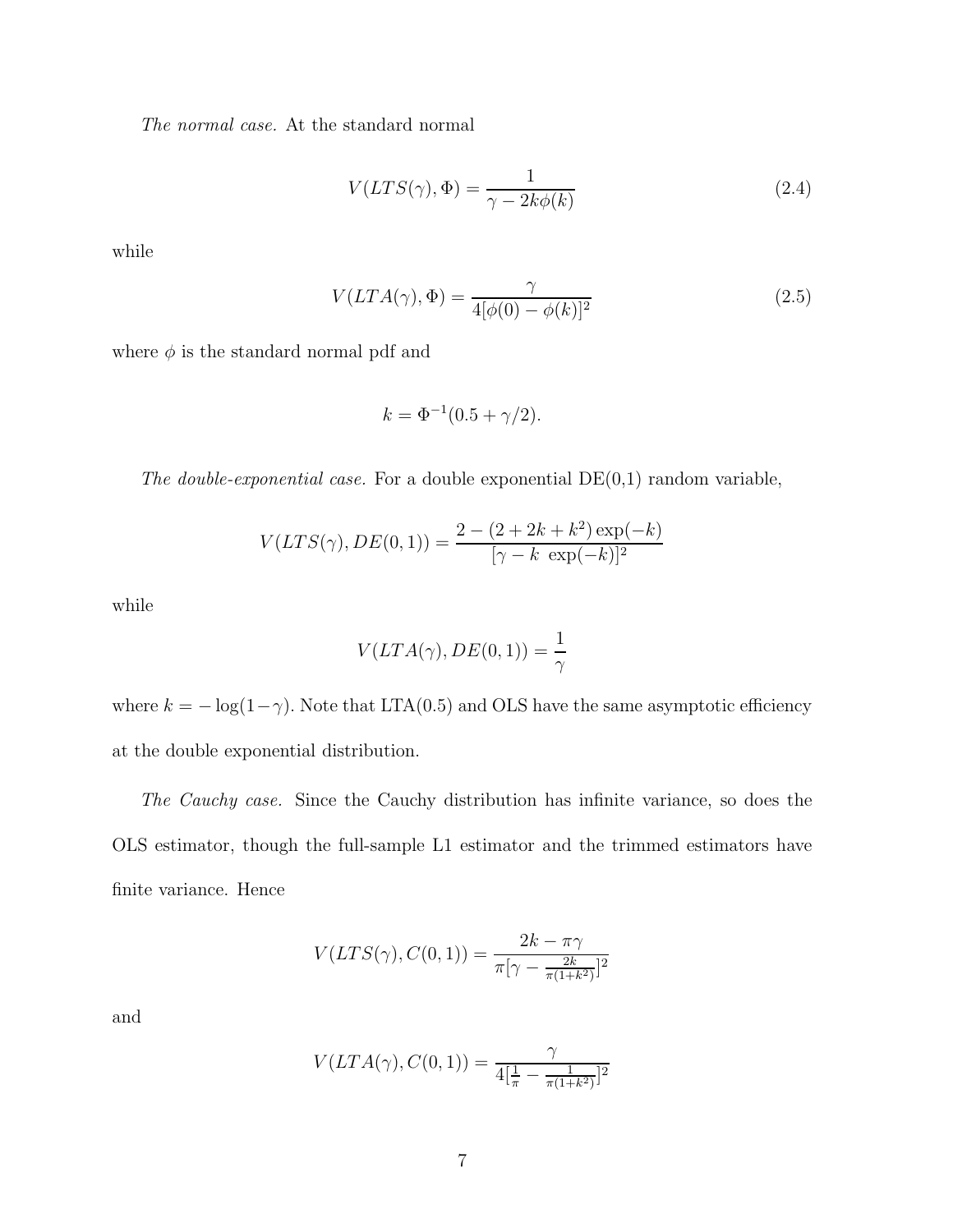where  $k = \tan(\pi \gamma/2)$ . The LTA sampling variance converges to a finite value as  $\gamma \to 1$ while that of LTS increases without bound.  $LTS(0.5)$  is slightly more efficient than  $LTA(0.5)$ , but LTA pulls ahead of LTS as the amount of trimming is reduced.

We simulated LTA and LTS for the location model (that is, an intercept but no nontrivial predictors) using the above three models. For the location model, computation of the estimators is easy and fast. Find the order statistics  $Y_{(1)} \leq Y_{(2)} \leq \ldots \leq Y_{(n)}$ of the data, and evaluate the variance (for LTS) and the sum of absolute deviations from the median (for LTA) of each of the  $n - h + 1$  half-samples  $Y_{(i)}, \ldots, Y_{(i+h-1)}$ , for  $i = 1, \ldots, n - h + 1$ . The minimum across these half-samples then defines the LTA and LTS estimates.

We computed the sample standard deviations (SD) of the resulting location estimates from 1000 runs of each sample size studied. Tables 1, 2, and 3 list  $\sqrt{n}$  SD from the simulations. The entry  $n = \infty$  lists the asymptotic standard deviation multiplied by  $\sqrt{n}$ . Table 4 shows the Monte Carlo OLS relative efficiencies. The finite-sample variance of LTS is known to converge to the asymptotic limit very slowly when the errors are Gaussian, and this tendency is evident in table 1. The rate of convergence for  $C(0,1)$ data and  $DE(0,1)$  data seems to be faster. LTA exhibits similar behavior.

#### **3 COMPUTATION OF THE LTA ESTIMATOR**

One of the practical attractions of the LTA estimator is the relative ease (compared with the LTS or even the LMS estimator) with which it can be computed. The LTA estimator has the property that it is an L1 fit to some subset of size *h* of the data, the subset being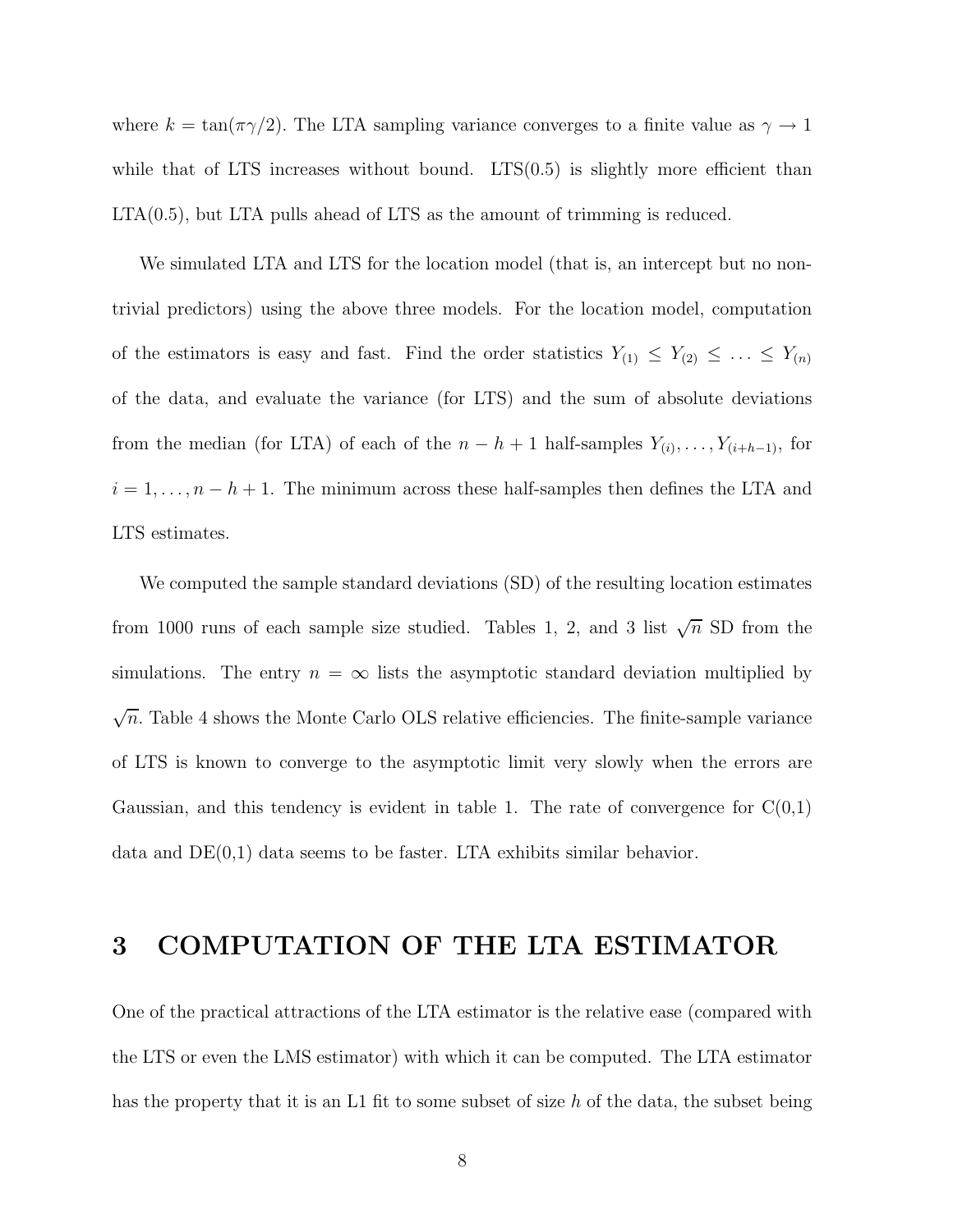those cases for which this L1 norm is minimized. As an L1 regression corresponds to an exact fit to some subset of size *p*, the LTA is similarly characterized as a two-part problem - identifying the correct subset of size *h* to cover with the LTA fit, and determining the subset of size *p* that minimizes the L1 norm of the fit to these *h* cases. Denote the number of subsets of size *h* from a sample of size *n* by *nCh*. There are *nCp* "elemental" subsets (subsets of size  $p$ ), – a much smaller number than  $nCh$  in typical applications – and one of these must provide an LTA solution for the full data set. By reversing the order of the two-part search therefore, we can dramatically reduce its computational complexity.

Exact fits to subsets of size *p* have a special place in the area of high breakdown estimation - these elemental sets have long been used to generate approximations to other high breakdown fit criteria such as LMS or LTS (Rousseeuw and Leroy 1987). In the case of LTA though they yield exact solutions and not just approximations.

#### **3.1 Exact calculation of the LTA**

The characterization of the LTA as an elemental regression parallels that of the LMS fit (which is a Chebyshev fit to a suitably chosen subset of size  $p+1$  - Portnoy (1987)), and leads to an LTA counterpart to Stromberg's (1993) exact algorithm for LMS:-

- Generate every elemental set.
- For each elemental set, compute the exactly fitting regression function, and get residuals on all cases in the data set.
- Find the sum of the smallest *h* absolute values among these residuals.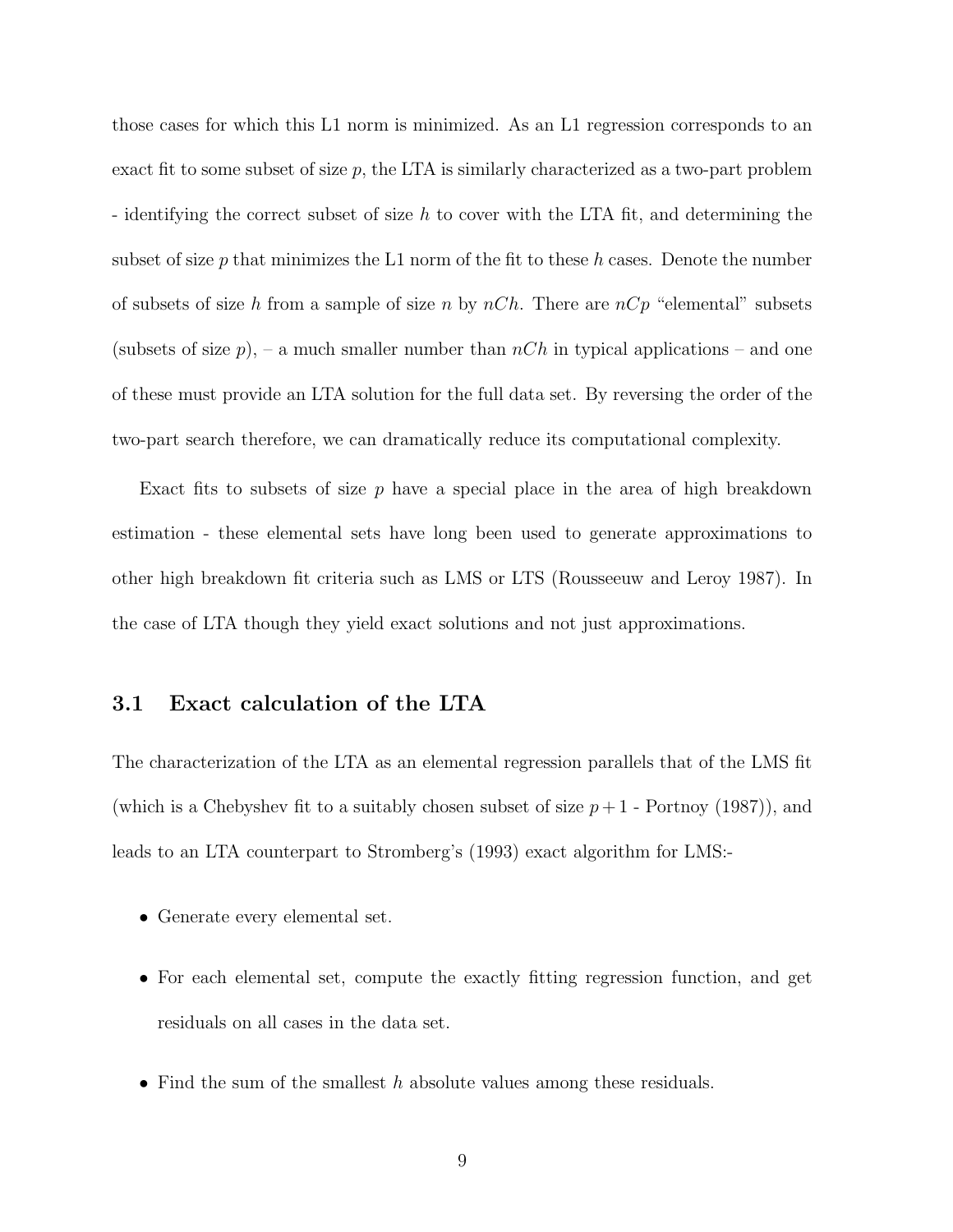• The LTA is given by the elemental fit for which this sum is smallest.

The MVELMS code of Hawkins and Simonoff (1993) contains a provision for generating all possible elemental sets. While this code was written to implement an approximate LMS fit, all that is needed to convert it into an LTA code is a change to the calculation of the criterion value, changing this from the *hth* smallest absolute order statistic to the sum of the *h* smallest absolute values.

This exhaustive algorithm requires the generation of all *nCp* subsets of size *p*. From the viewpoint of computational complexity, it is thus inherently smaller than Stromberg's exact algorithm for LMS, which requires the generation of all  $nC(p+1)$  subsets of size *p* + 1. The ratio of these numbers of subsets,  $(p+1)/(n-p)$  is substantial for moderate *p*, particularly with large *n*.

Table 5 shows some values of *nCp*. To gain some feeling for these numbers, evaluating a million regressions is quite a small computation on a desktop personal computer, but a billion is excessive. So exhaustive enumeration to get the exact LTA fit is a modest computation for all the *n* values listed with a simple linear regression; for  $n \leq 200$  with  $p = 3, n < 100$  with  $p = 4$  and  $n < 50$  with  $p = 5$ . These maximum sample sizes are larger than the small text-book size range often discussed in writings on HBE methods.

Exact algorithms for LTA, LMS and LTS all comprise generating all subsets of cases of some appropriate size, performing a fit to these cases, and evaluating the fit on all data in the sample. The subset sizes and the type of fit are:-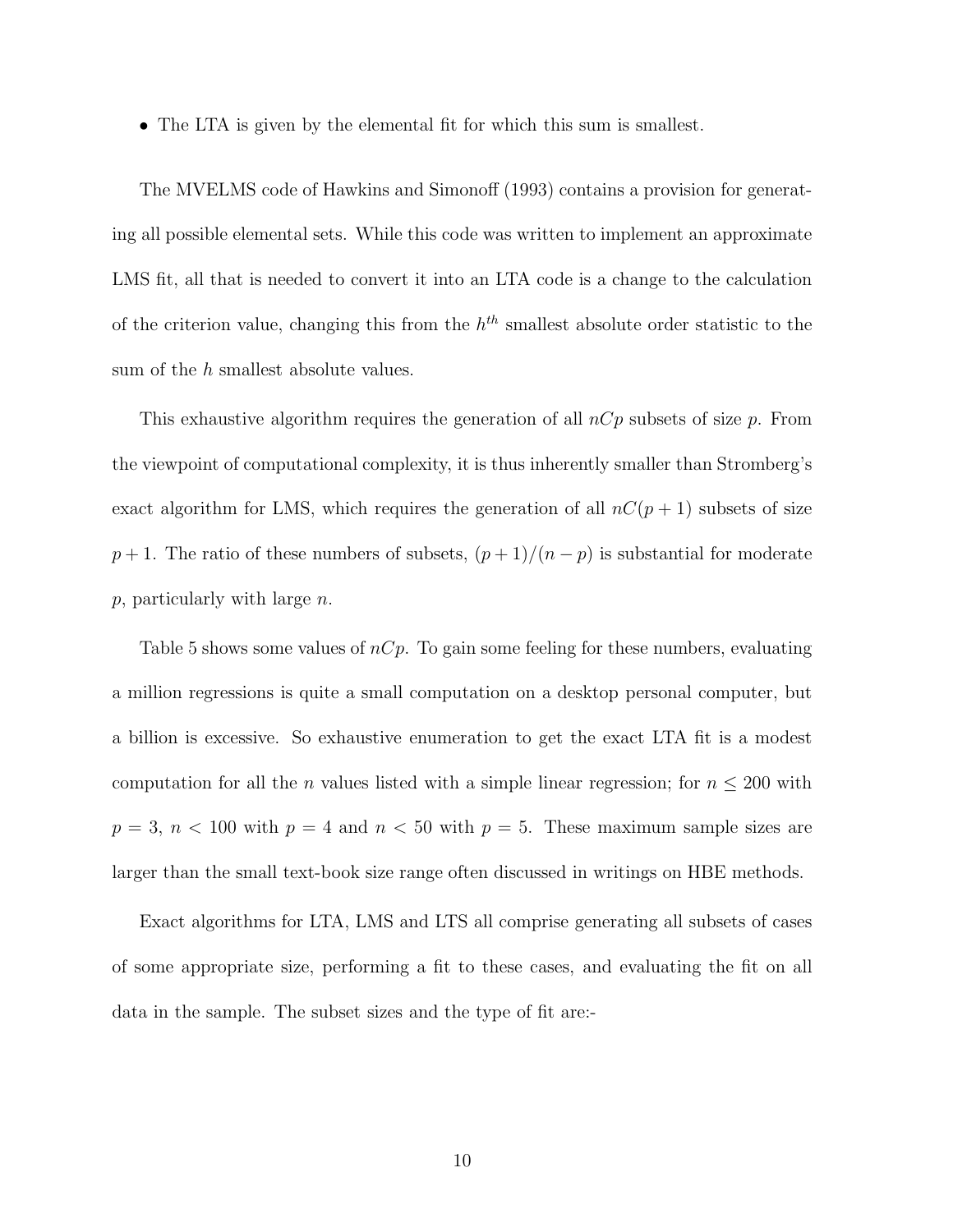|            | Criterion Subset size Fit type |                     | Number of possible subsets |
|------------|--------------------------------|---------------------|----------------------------|
| <b>LTA</b> | D                              | Exact               | nCp                        |
| LMS        | $p+1$                          | Chebyshev $nC(p+1)$ |                            |
| <b>LTS</b> | h.                             | Least squares nCh   |                            |

Croux, Rousseeuw, and Hössjer (1994) propose an exact algorithm for the least quantile of differences (LQD) estimator using the fact that LQD is just LMS applied to the set of case differences.

For data sets of interesting size, the number of subsets required for exact evaluation of the LTA is far smaller than those required for either LMS or LTS. For example, if  $n = 100$  and  $p = 4$ , then LTA involves some 4 million fits, and LMS 75 million. The default choice of *h* for LTS,  $h = 52$ , would lead to  $9 \times 10^{28}$  subsets. While LTA leads to a reasonable computation on a modest personal computer, LMS does not, and LTS is far beyond the bounds of the thinkable.

#### **3.2 A "feasible solution" method for LTA**

While exhaustive study of 500 cases and 3 predictors (an intercept and two slopes, for example) is manageable, going to 4 predictors takes the problem out of the realm of exact computation, and this shows the need for some other method suitable for approximating the LTA in large data sets. The LTA is defined as the L1 fit to a suitably chosen "half" of the cases. It has the property that the absolute residuals of all cases that it covers are less than or equal to the absolute residuals of all cases that it does not cover. This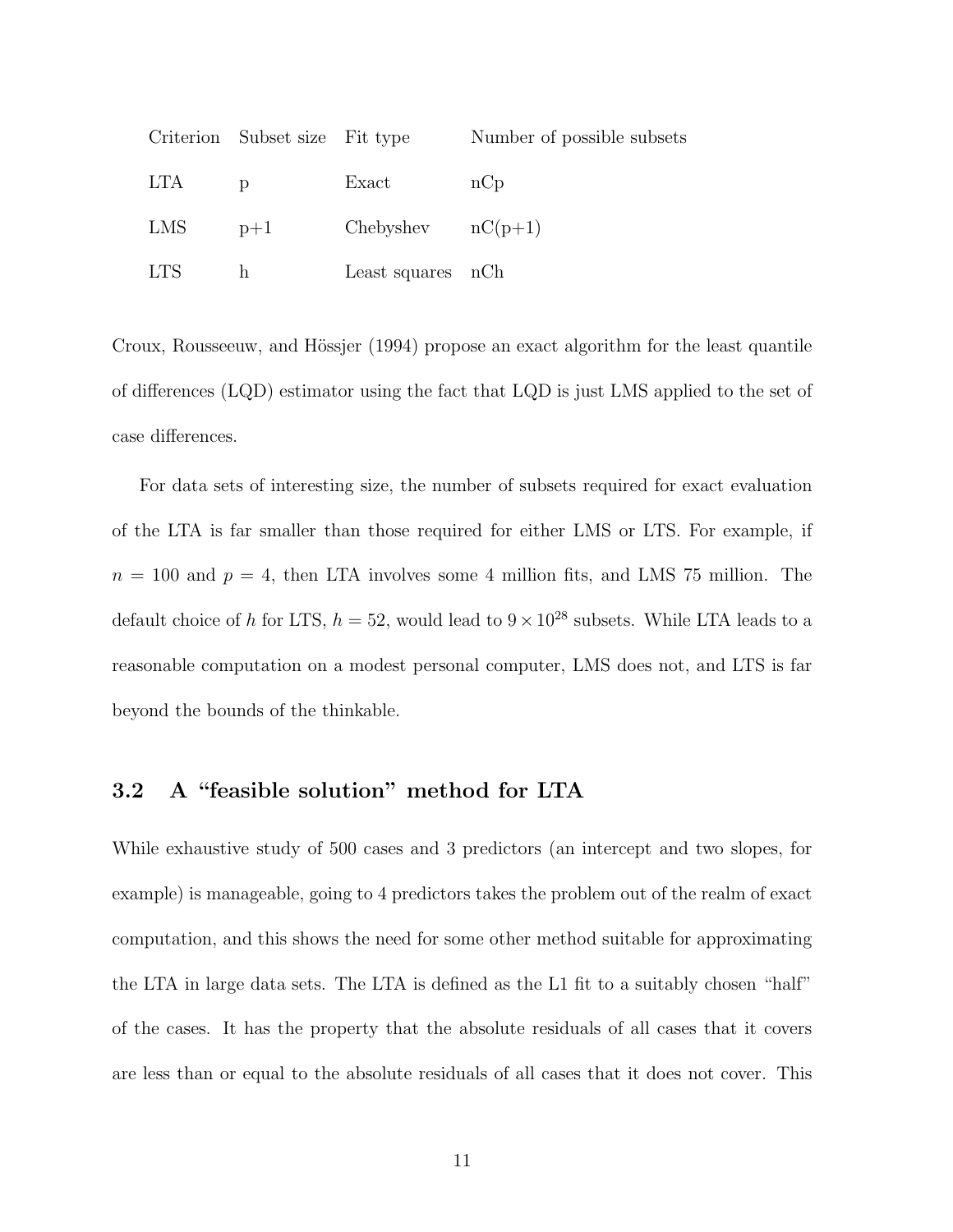characterization leads to the following "feasible solution algorithm" (FSA) for LTA:-

- 1. Generate a random elemental set, and calculate the residuals it gives rise to on each case in the data set.
- 2. If the current elemental set gives the L1 fit to the *h* cases with the smallest absolute residuals, then it is a feasible solution.
- 3. If not, then it can not be the solution. Refine it by replacing one of the cases in the elemental set with a "better" one.
- 4. Continue until you reach a feasible elemental.
- 5. Repeat the algorithm with a large number of random starts.
- 6. Use the feasible solution with the smallest sum of absolute deviations on the *h* covered cases.

Clearly, provided this algorithm is started with enough random starts, it must converge to the global LTA. The third step involves the replacement of one case in the current elemental set with a "better" one, as can be done effectively with a single step of Bloomfield and Steiger's (1980) algorithm for the L1 fit to a data set. This algorithm starts with an arbitrary elemental set and computes the residuals on all cases. If the current elemental set does not provide the L1 fit, then it is improved by replacing one of the cases in it with the case whose residual defines a suitably weighted median of the residuals. Bloomfield and Steiger motivated an heuristic to identify a good case to remove from the current elemental set, and claimed that the resulting algorithm was inherently faster than any other algorithm then known.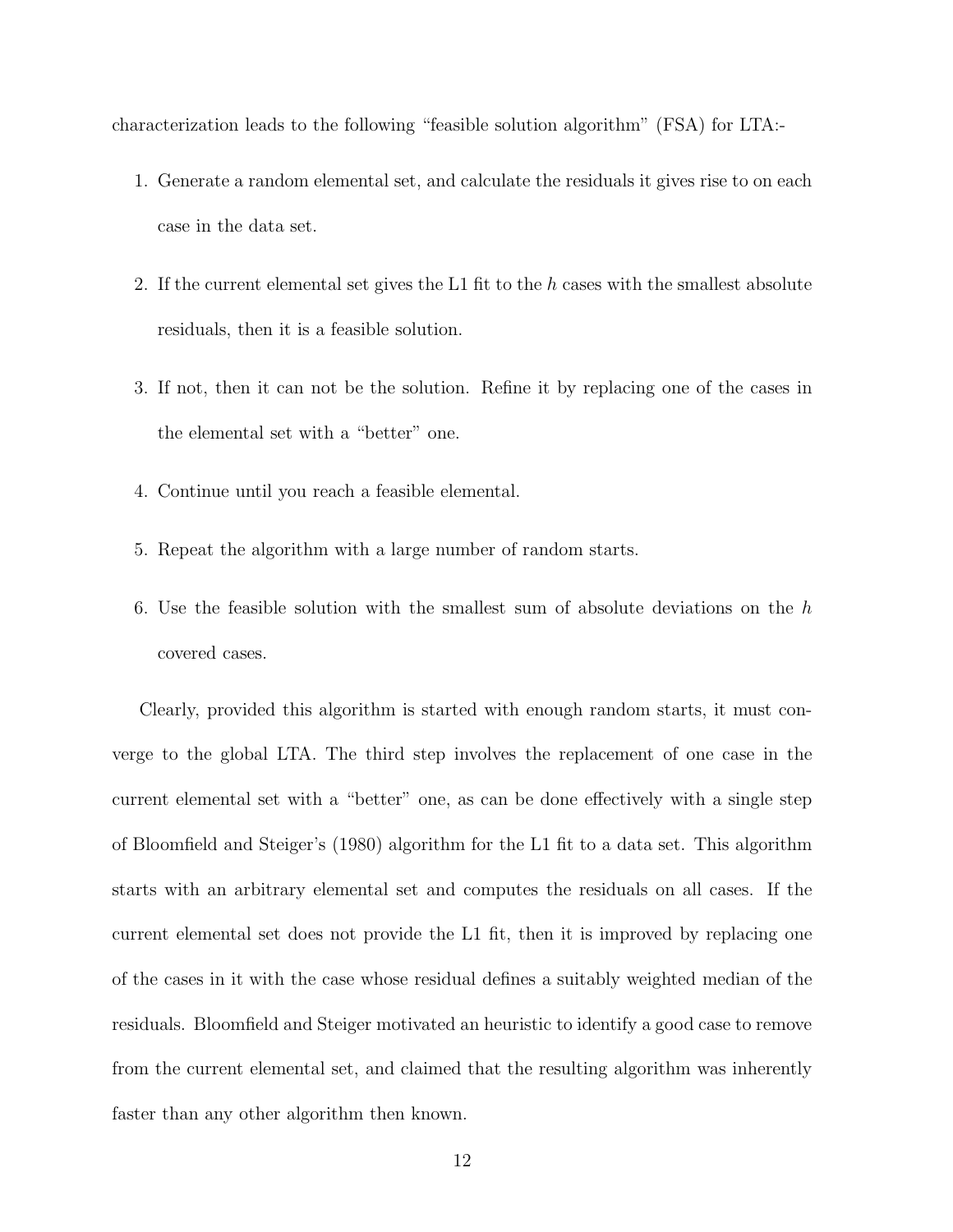A simple adaptation of Bloomfield and Steiger's full-sample algorithm is suitable for our problem. At the stage of selecting which case to bring into the current basis, instead of searching over all *n* cases, restrict the search to the *h* cases with the smallest residuals from the current trial elemental solution. Perform a single exchange, as in the full-sample version. This leads to a new elemental set which is improved in the sense of being closer to the L1 fit to the *h* cases with the currently smallest absolute residuals. The residuals on all cases are then recomputed using this new elemental regression, during which the set of cases with the *h* smallest absolute residuals might change. If the current elemental set does not provide the L1 fit to the cases with the *h* smallest residuals, then a further step of the modified Bloomfield-Steiger algorithm is applied. This process continues until a feasible solution is reached.

Since the sum of the *h* smallest absolute residuals decreases at each step of this algorithm, it follows at once that the algorithm must converge.

FORTRAN codes implementing this feasible solution algorithm, and the exact code obtained by expanding MVELMS, are at the following website (go to the software icon). http://www.stat.umn.edu

We defined our feasible solution algorithm for LTA (FLTA) by the property that a feasible solution gives the L1 fit to the subset of cases that have the *h* smallest absolute residuals. We can use parallel definitions to define feasible solution approaches to LMS and LTS (FLMS and FLTS, respectively). These are not necessarily the same definitions that have been used in published definitions of these algorithms (Hawkins 1993, 1994), but are both particularly suitable for large *n* and better for comparability with the LTA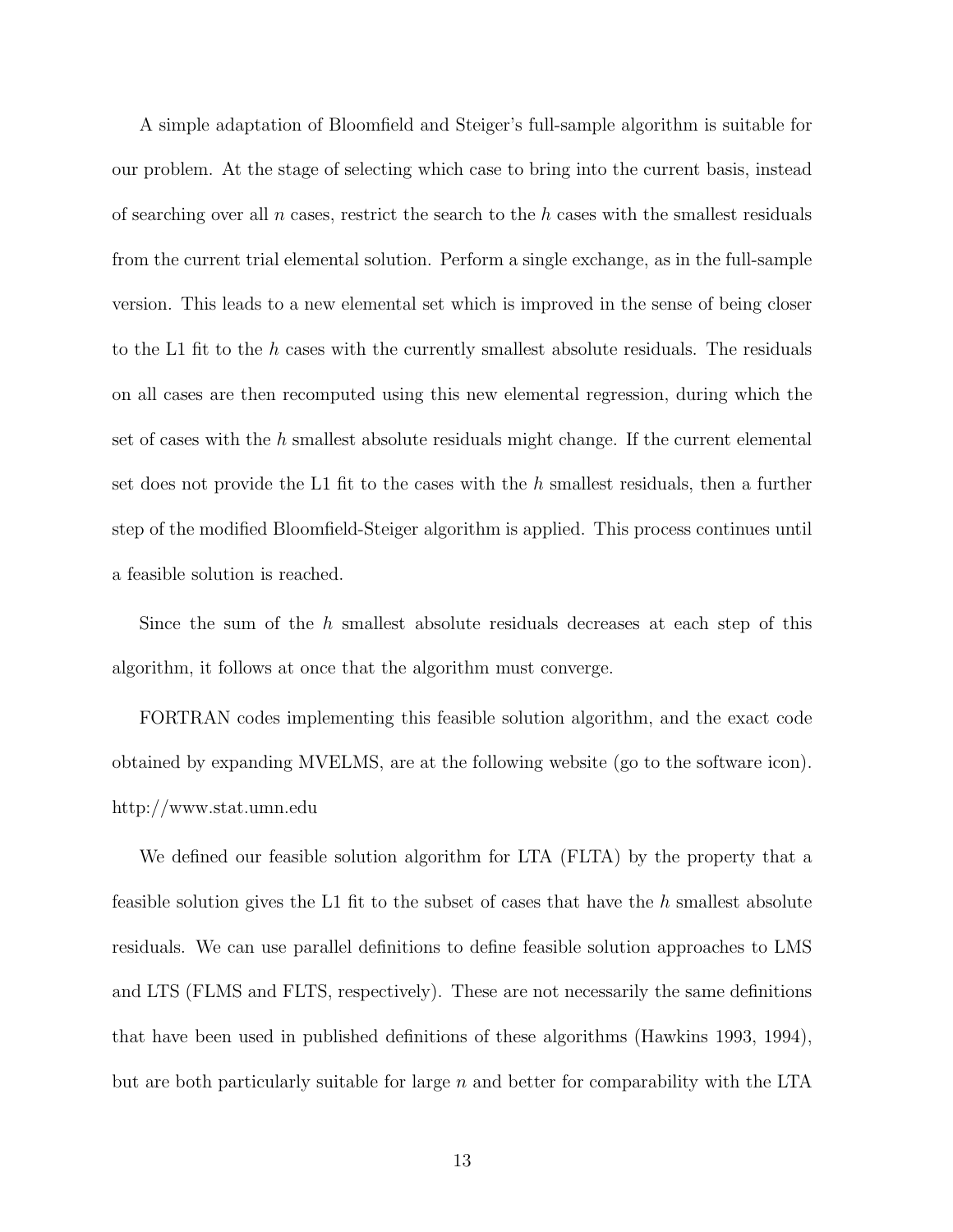we have defined. Ruppert (1992) also uses subset refinement to approximate LMS and LTS.

Each of the feasible solution algorithms starts with a trial subset and refines it. In the worst case, if the initial subset contains one or more outlying cases, the algorithm may converge to a feasible solution that still includes one or more outlying cases. We can therefore get a conservative estimate of the ability of any of these estimators to locate outliers by calculating the probability that the initial elemental set consists entirely of "clean" cases.

Table 6 shows some illustrative figures for the LTA and LTS algorithms for samples with  $10\%$  contamination – a level that is not unrealistically high for many types of data. We omit LMS because its zero efficiency makes it particularly unattractive in large samples. The table shows the common log of the probability that a single starting subset will consist entirely of clean cases.

An entry less than -3 indicates that the probability of getting a clean starting set is less than 1 in 1000, which implies that the algorithm is likely to fail unless it is restarted with at least several thousand initial random subsets. This is the case for LTS for all of the subset sizes of 100 or above, indicating that the LTS algorithm (at least as we have defined it here) will not work for these larger sample sizes unless it uses a very large number of random starts. For all of the entries in the table, however, the LTA algorithm has a high proportion of clean starting subsets, and so a high probability of reaching a correct identification of sufficiently severe outliers when started with a modest number of random starting sets.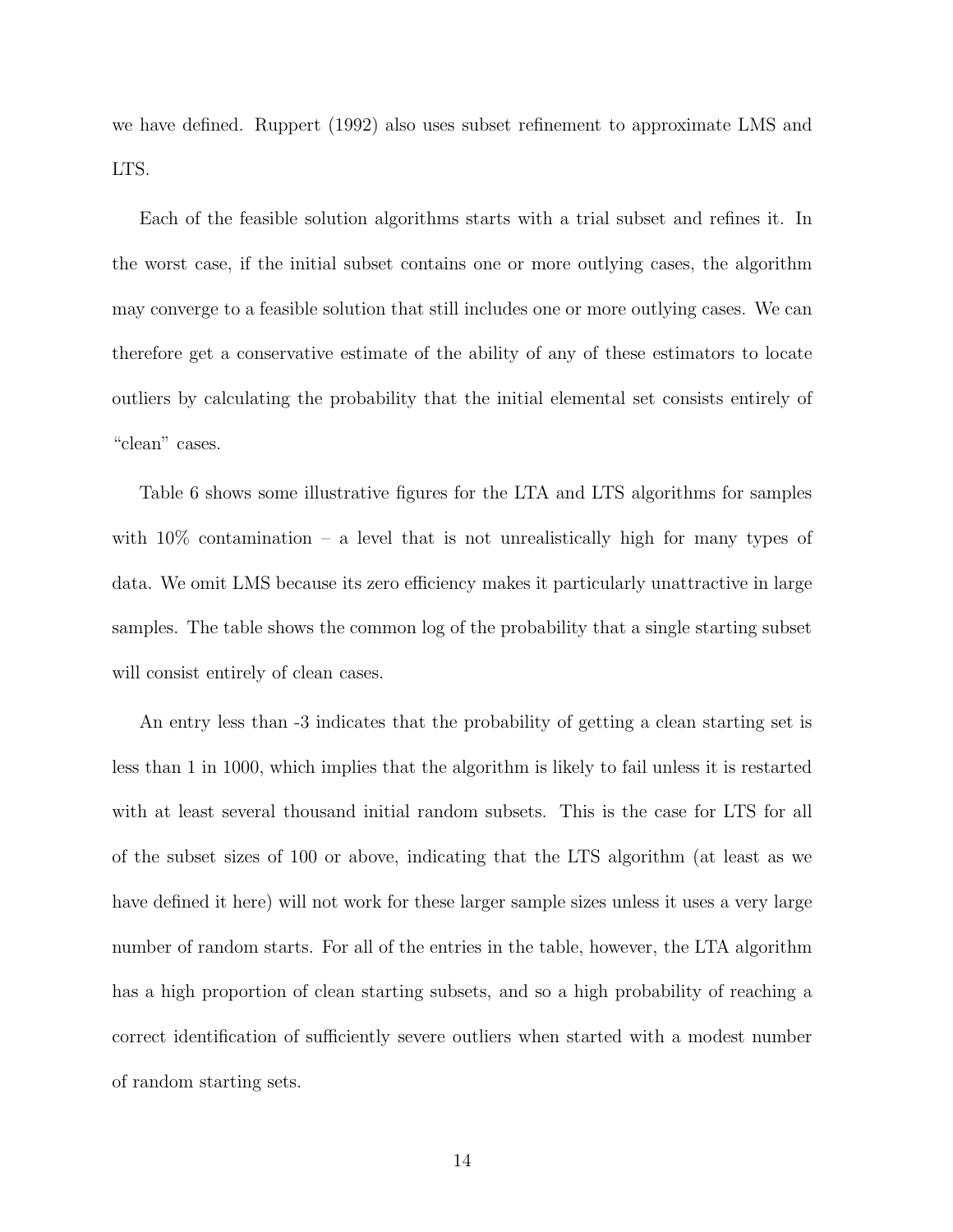For example, at  $n = 500, p = 5$ , the probability that a starting subset is "clean" is 10−0*.*<sup>2249</sup> = 0.6, so a majority of starting subsets will be clean and there is little cause for concern about the algorithm ending in a contaminated subset.

We generated data sets containing 10% of severe outliers, all of them on high leverage cases, and investigated the ability of the FLTA and FLTS to converge to a solution in which all the outliers were uncovered. The results are summarized in table 7, which shows the execution time per starting subset and the proportion of starting subsets that converge to a valid solution. The runs used 5,000 random starts. The execution times are explained quite well by the empiric model

FLTA 
$$
time = 0.062(np)^{1.5}
$$
.

We tested the ability of the FSA for LTA to handle large data sets by analyzing a simulated data set with 10,000 cases (one third of them outlying) and 10 predictors. The feasible solution algorithm required under one minute per random start. All feasible solutions (of which we found 343 in 5,000 random starts) correctly identified the outliers.

Table 8 covers the illustrative case  $p = 10$ , and shows as a function of *n* and of the contamination proportion  $\delta$ , the common log of the proportion of starting subsets that are entirely clean. Using again the rough guidance that a figure above -3 is acceptable (one random start in 1,000 will be clean so that a few thousand random starts will converge reliably), we see that the LTA gives acceptable performance across the board, while LTS (at least if implemented using only the concentration necessary condition) is guaranteed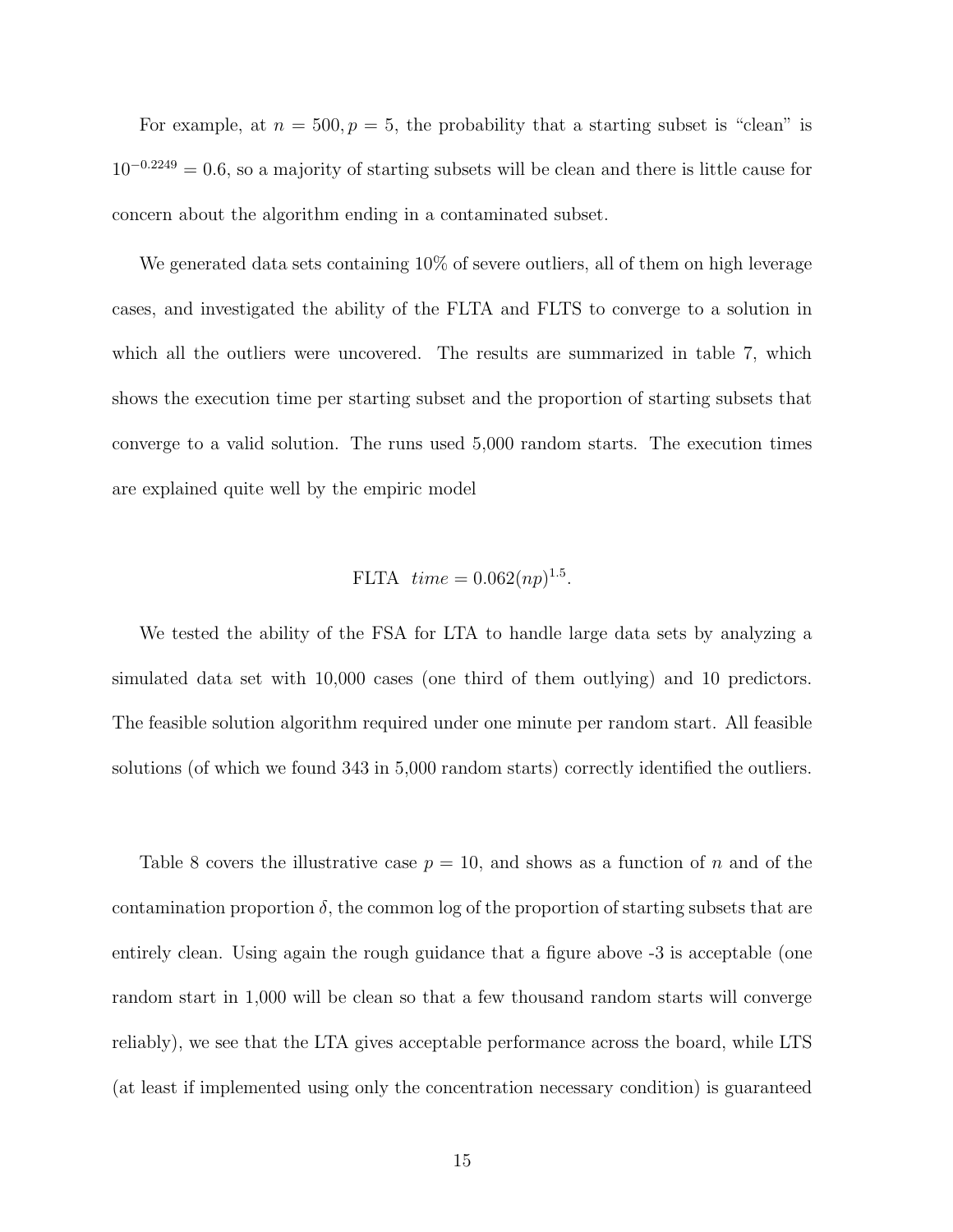to work well only for data sets of modest size and limited contamination.

### **4 THE IMPACT OF CASE LEVERAGE ON h**

There is one final point we have not discussed in detail – the interplay between case leverage and regression outliers. OLS is affected by all regression outliers, regardless of their position in  $\boldsymbol{X}$  space. The L1 norm by contrast is resistant to regression outliers occurring on low-leverage cases – this has been a strong argument for the routine use of the L1 full-sample norm. For example, Hampel, Rousseeuw, Ronchetti, and Stahel (1986, p. 328) state that L1 has 25% breakdown for uniform design and approximately 24% breakdown for Gaussian design. L1 is however not robust to regression outliers on high leverage cases, and for this reason has the same zero breakdown as does OLS. When using LTS, it is necessary to pick *h* sufficiently low such that all outliers can be trimmed; with LTA it is sometimes enough only to trim regression outliers on high leverage cases. This means that it is reasonable to use higher values for the coverage *h* when using LTA than when using LTS. Those who would carry an umbrella regardless of the weather forecast will continue to stick to the maximum breakdown choice  $h = \left[ (n + p + 1)/2 \right]$  since it will accommodate the worst possible case of the maximum possible number of outliers, all of them on high leverage cases, but others might increase the coverage *h*, and thereby get back some of the statistical efficiency lost at normal data by using the L1 rather than least squares norm.

For example, in order to obtain Gaussian efficiency roughly twice that of  $LTS(0.5)$ , it may be reasonable to use  $h = 2n/3$  with LTA. This will still handle close to 50% outliers,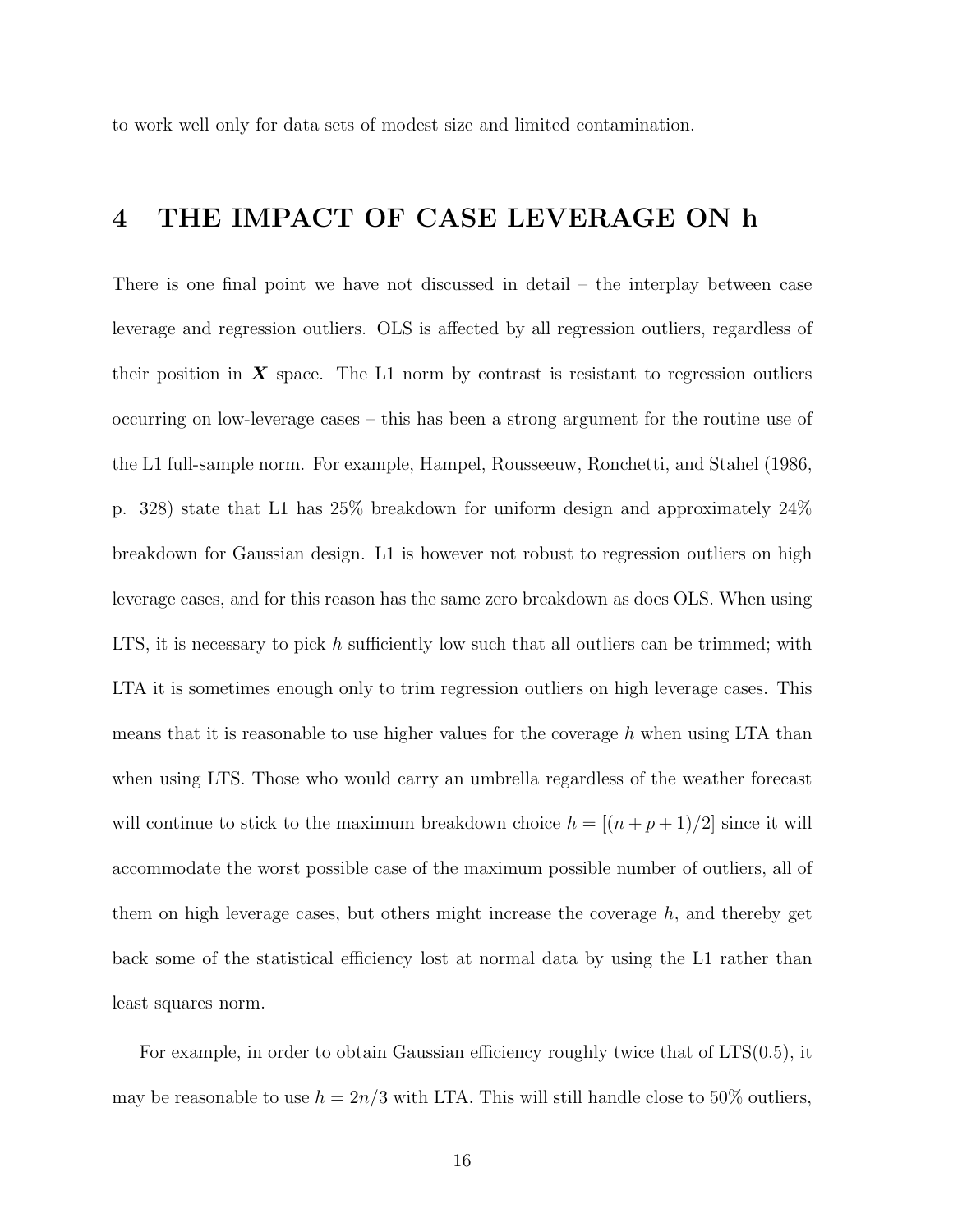provided these split at random between high and low leverage cases.

#### **5 EXAMPLES**

*Modified octane data set.* The modified octane data set (Atkinson 1994) is a well-known data set of 82 cases and 4 predictors, containing 7 outliers planted on high leverage cases. It can in principle be analyzed using LTS. However in view of the data set size, it is impossible to find the exact LTS fit, all one can do is look for a good approximation.

We analyzed the data set using the exact LTA procedure using enumeration of all possible elemental sets. We found the LTA for all coverages *h* from 63 to 82 cases. Table 9 and table 10 show some summary values for the different *h* values in the range. The most striking feature is perhaps that all the summary values seem quite stable for *h* values up to 74, but then started to change substantially as the previously-excluded outliers are included in the covered set. It is interesting that the change starts one *h* value before one might have expected; this is due to case 21 which, while not particularly outlying in comparison with cases 71-77, is sufficiently different and of high enough leverage to impact the fit once it is accommodated. This computation took 15.75 hours on a HP 712/60 workstation, a substantial though still reasonable computation on that machine, but a much smaller one on a more modern desktop machine.

*A "missing data" set.* Missing values of the predictors are always a problem in multiple regression. Perhaps the most common approach is to either delete cases that have missing data, or (in cases where the analyst is not committed to a model using all predictors) to delete predictors that are not present on all cases. Either approach presents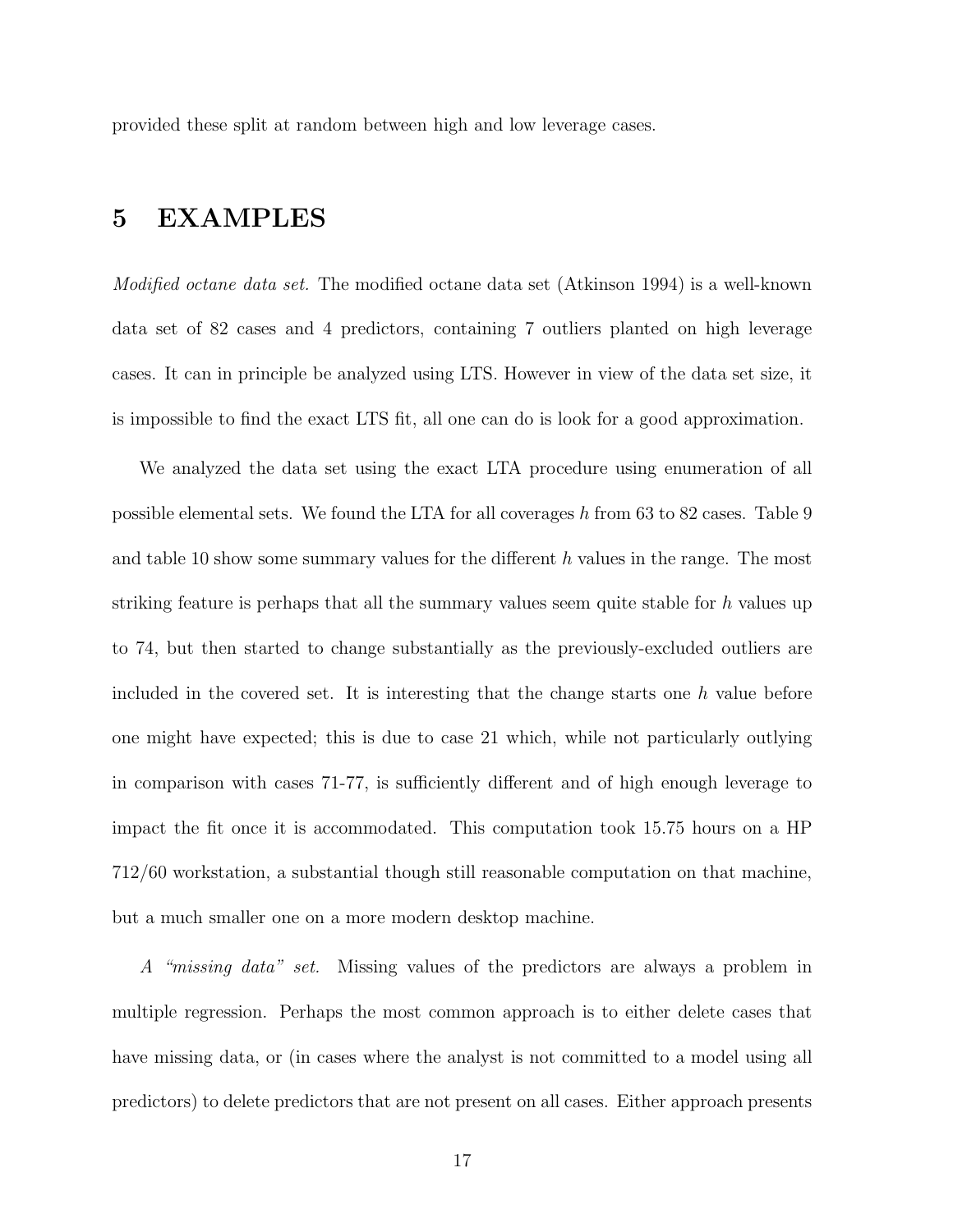a severe dilemma to the data analyst; if one knew the predictor were not needed, one would rather keep the case and lose the predictor, but if the predictor were needed, its removal would invalidate the whole analysis. Data sets with a sprinkling of missing values therefore typically involve many iterations of deleting some mix of affected cases and affected predictors to get complete data sets that can be fitted and evaluated.

High breakdown methodologies provide a possible third approach. This is to include all data, but with missing values on predictors assigned some extreme value like the traditional 9999 to make them massively influential. Faced with a case with a missing predictor, the high breakdown estimator may then choose to either cover the case, using a zero coefficient on the predictor with the missing information; or to exclude the case, as will be necessary if the predictor with the missing value really is informative about the dependent. Thus a single pass with a high breakdown analysis such as LTA can provide a starting picture of which predictors appear to be needed and which do not, despite even quite high levels of missing information.

To illustrate this possibility, along with the handling of conventional outlying values, we analyzed a physical anthropology data set from the literature. The data set (from Gladstone 1905-06) investigates the relationship between brain weight measured post mortem and a number of body dimensions measurable in vivo. This data set contained 276 cases. We used 7 predictors – cause of death (coded as either chronic or acute), cranium height, length, breadth, volume and circumference, and cephalic index. There were 77 cases missing information on one or more predictors. The data set also included five infants less than 7 months old. We carried out an LTA fit using the feasible solution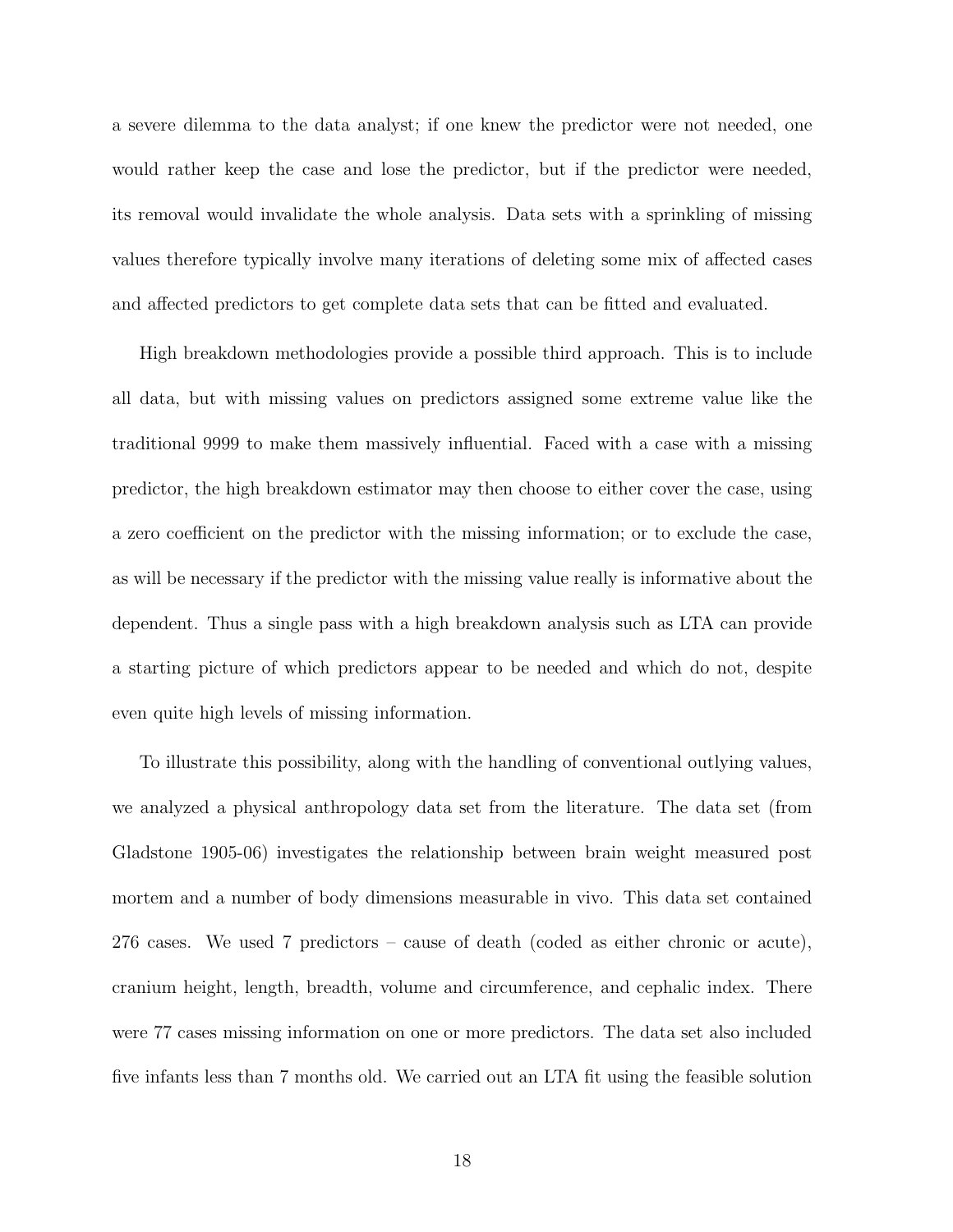algorithm. The coverage was  $h = 182$ , a choice motivated by our  $2n/3$  suggestion, and one that allows for all 77 cases that had any missing information to be deleted along with 17 outliers.

The results showed several useful features of this approach. First, recall that a feasible solution is a regression that is an L1 fit to the smallest *h* residuals it generates, and that there may be many feasible solutions in a data set. In this data set, three feasible solutions were particularly interesting; their coefficients (with all variables in standardized units) and those of the OLS fit using just complete cases were

|     |  | Fit Cause Height Length Breadth Vol Circum CI |  |                   |
|-----|--|-----------------------------------------------|--|-------------------|
| OLS |  | $-0.05$ $0.29$ $0.35$ $0.14$ $0.05$           |  | $0.02 \quad 0.04$ |
|     |  | LTA 1 0.00 0.38 -3.07 3.73 0.19               |  | $0.00 - 3.10$     |
|     |  | LTA $2$ 0.00 0.41 -3.40 4.02 0.17 0.03 -3.39  |  |                   |
|     |  | LTA 3 0.00 -0.81 -3.83 0.81 3.69              |  | $0.00 -2.20$      |

All LTA solutions dropped the predictor "Cause", preferring to retain the many cases that were missing this predictor.

The first solution also dropped "Circum", the head circumference. In this regression, all the infants were inliers. The second solution retained "Circum" as a predictor, but trimmed another formerly inlying case that was missing "Circum". With this decision, the infants brain weights were again inliers. The third solution dropped "Circum" substituting "Vol", and making the infants outliers. The mean absolute residual of the covered cases was 0.08, and the infants' absolute residuals were all in excess of 2.5. This shows the interplay between case characteristics and the apparent importance or otherwise of predictors.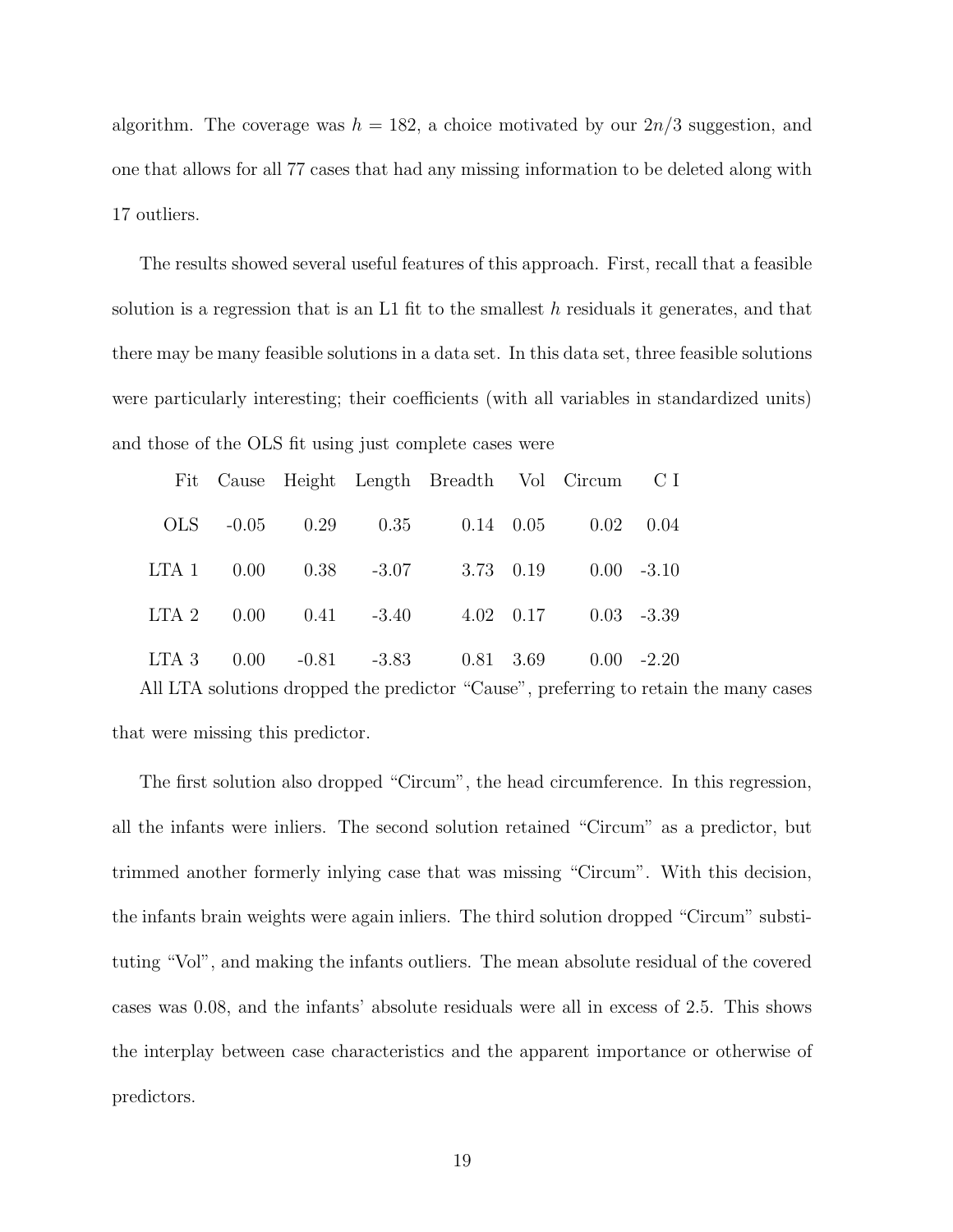We do not know whether to prefer the models that contrasts breadth and length; largely, it would seem, to accommodate the infants, or to prefer the model that has contrasts length and volume, recognizing that the resulting model does not describe infants adequately. It is however very much to the credit of the feasible solution LTA fit that it identifies these three possibilities for the analyst's attention.

### **6 CONCLUSIONS**

High breakdown estimation in large data sets is a challenging problem. For data sets with "normal in the middle" residuals, least trimmed squares (LTS) is attractive on the grounds of statistical efficiency, but there is no workable way of finding the exact LTS fit on any but quite small data sets. Switching the criterion to the L1 norm gives the least trimmed sum of absolute values (LTA) estimator. This sacrifices some statistical efficiency for "normal in the middle" data, but is more efficient for peaked error distributions. It is also far easier to compute, both exactly and approximately. These properties make it potentially very attractive, particularly for the analysis of large data sets.

To the extent that there is concern about the efficiency lost, LTA may be used in the conventional two-stage way, taking its coefficients as the starting point for an MM, S or *τ* estimate. As the estimate has  $O_P(n^{-0.5})$  convergence along with its high breakdown, it will serve this purpose as well as does any other initial  $O_P(n^{-0.5})$  high breakdown estimator, and will do so better than the traditional LMS estimator which has worse asymptotics and is harder to compute.

Exact computation of the LTA involves enumeration of all elemental subsets of the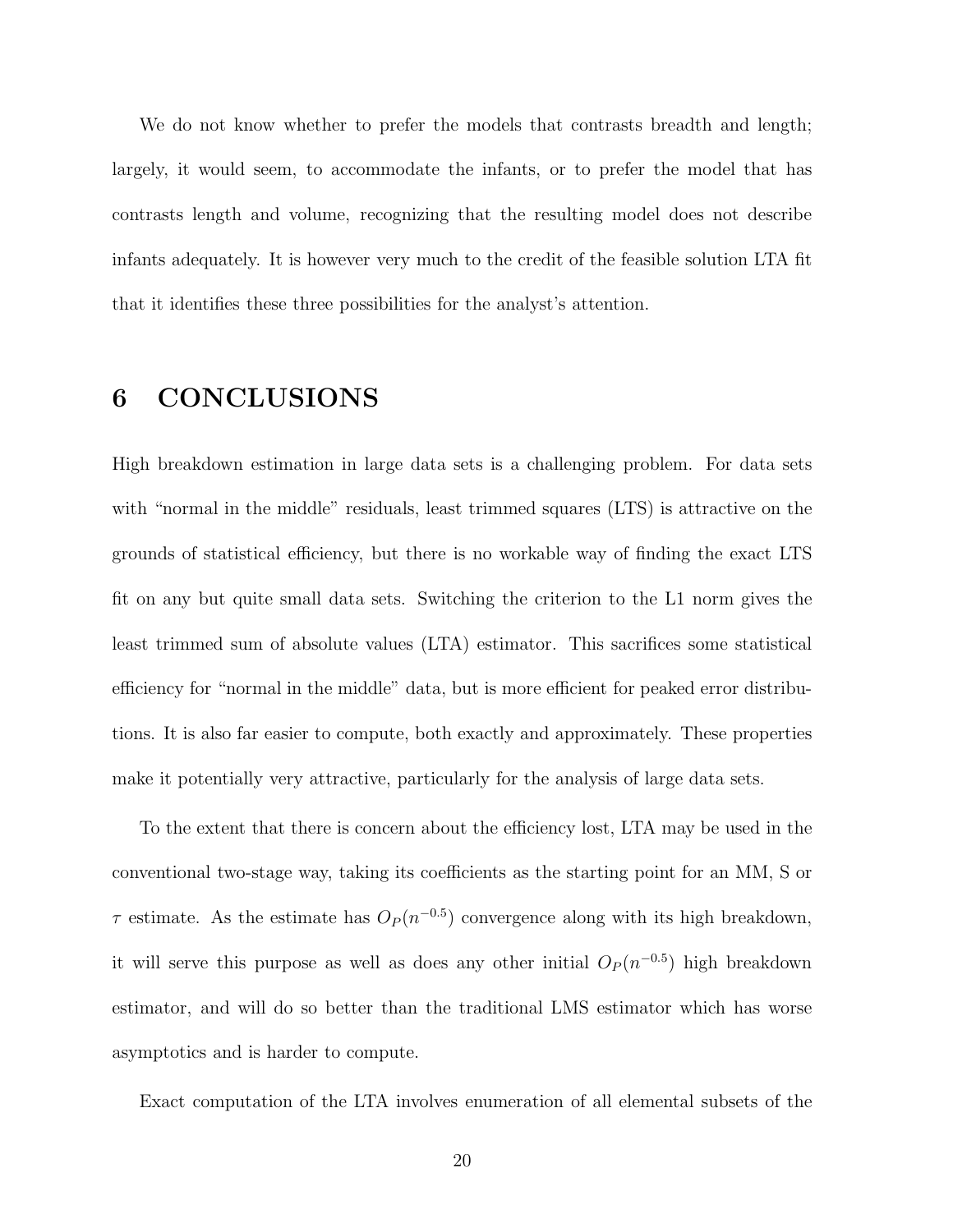data, and has been implemented through a modification of the Hawkins-Simonoff elemental set code. A feasible solution algorithm gives good approximations for data sets too large for exact enumeration. These make the LTA a potentially useful tool for practical data analysis.

Another less conventional use of the LTA is as a tool for modeling data sets with missing observations on predictors. By coding missing values as extremes in an LTA analysis, one may get in a single run indications of which predictors are important (with the implication that the cases missing those predictors must be either completed in some way or dropped) and which are not. This use may greatly streamline the initial modeling step of data with a sprinkling of missing values of predictors.

#### **7 REFERENCES**

- Atkinson, A.C. (1994), "Fast Very Robust Methods for the Detection of Multiple Outliers," *Journal of the American Statistical Association,* 89, 1329-1339.
- Bassett, G.W. (1991), "Equivariant, Monotonic, 50% Breakdown Estimators," *The American Statistician,* 45, 135-137.
- Bassett, G.W., and Koenker, R.W. (1978), "Asymptotic Theory of Least Absolute Error Regression," *Journal of the American Statistical Association,* 73, 618-622.
- Bloomfield, P., and Steiger, W. (1980), "Least Absolute Deviations Curve-Fitting," *SIAM Journal of Statistical Computing,* 1, 290-301.
- Butler, R.W. (1982), "Nonparametric Interval and Point Prediction Using Data Trimming by a Grubbs-Type Outlier Rule," *The Annals of Statistics,* 10, 197-204.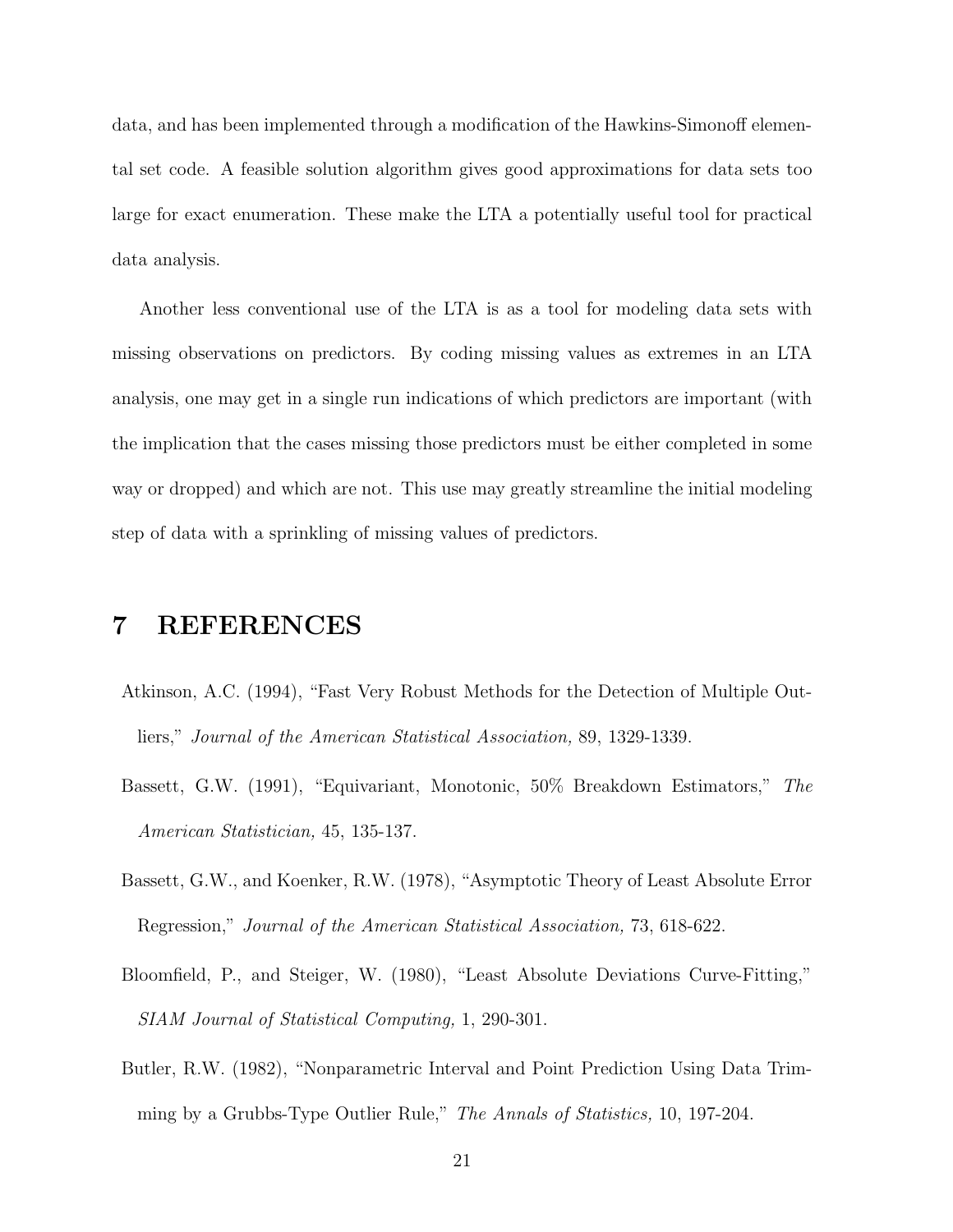- Croux, C., Rousseeuw, P.J., and Hössjer, O. (1994), "Generalized S-Estimators," *Journal of the American Statistical Association,* 89, 1271-1281.
- Croux, C., Rousseeuw, P.J., and Van Bael, A. (1996), "Positive-Breakdown Regression by Minimizing Nested Scale Estimators," *Journal of Statistical Planning and Inference,* 53, 197-235.
- Gladstone, R. J. (1905-1906), "A Study of the Relations of the Brain to the Size of the Head," *Biometrika,* 4, 105-123.
- Hampel, F.R., Ronchetti, E.M., Rousseeuw, P.J., and Stahel, W.A. (1986), *Robust Statistics,* John Wiley and Sons, Inc., NY.
- Hawkins, D.M. (1993), "The Feasible Set Algorithm for Least Median of Squares Regression," *Computational Statistics and Data Analysis,* 16, 81-101.
- Hawkins, D.M. (1994), "The Feasible Solution Algorithm for Least Trimmed Squares Regression," *Computational Statistics and Data Analysis,* 17, 185-196.
- Hawkins, D.M., and Simonoff, J.S. (1993), "High Breakdown Regression and Multivariate Estimation," *Applied Statistics,* 42, 423-432.
- Hössjer, O. (1991), Rank-Based Estimates in the Linear Model with High Breakdown Point, Ph.D. Thesis, Report 1991:5, Department of Mathematics, Uppsala University, Uppsala, Sweden.
- Hössjer, O. (1994), "Rank-Based Estimates in the Linear Model with High Breakdown Point," *Journal of the American Statistical Association,* 89, 149-158.
- Koenker, R.W., and Bassett, G. (1978), "Regression Quantiles," *Econometrica,* 46, 33- 50.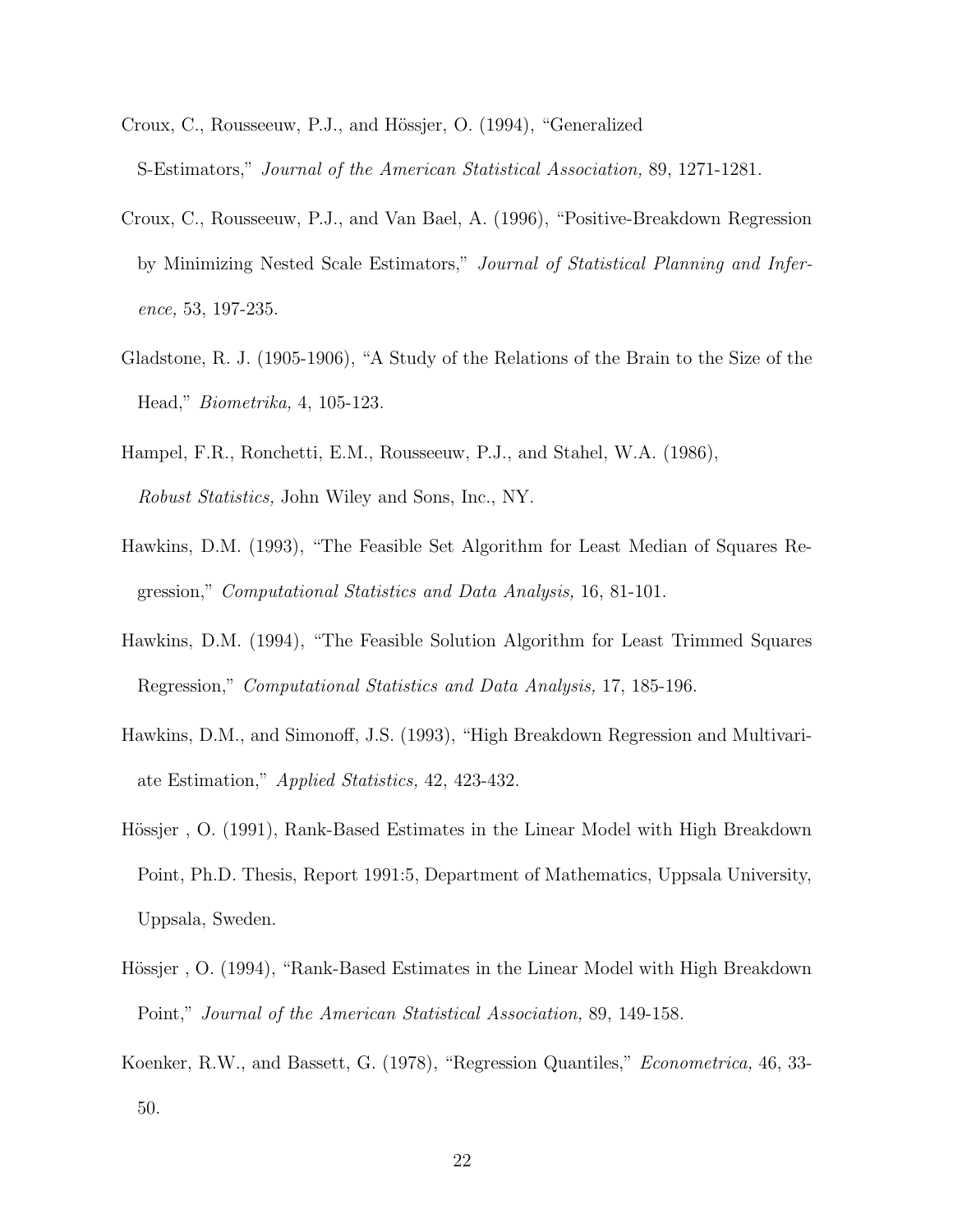- Niinimaa, A., Oja, H., and Tableman, M. (1990), "The Finite-Sample Breakdown Point of the Oja Bivariate Median and of the Corresponding Half-Samples Version," *Statistics and Probability Letters,* 10, 325-328.
- Oosterhoff, J. (1994), " Trimmed Mean or Sample Median?" *Statistics and Probability Letters,* 20 401-409.
- Portnoy, S., (1987), "Using Regression Fractiles to Identify Outliers", in Y. Dodge, *Statistical Data Analysis Based on the L*<sup>1</sup> *Norm and Related Methods*, North Holland, Amsterdam.
- Rousseeuw, P.J. (1984), "Least Median of Squares Regression," *Journal of the American Statistical Association,* 79, 871-880.
- Rousseeuw, P.J., and Bassett, G.W. (1991), "Robustness of the p-Subset Algorithm for Regression with High Breakdown Point," in *Directions in Robust Statistics and Diagnostics: Part 1*, eds. W. Stahel and S. Weisberg, New York: Springer-Verlag, 185-194.
- Rousseeuw, P.J., and Leroy, A.M. (1987), *Robust Regression and Outlier Detection,* New York: John Wiley.
- Ruppert, D. (1992), "Computing S-Estimators for Regression and Multivariate Location/Dispersion," *Journal of Computational and Graphical Statistics,* 1, 253-270.
- Stromberg, A.J. (1993), "Computing the Exact Least Median of Squares Estimate and Stability Diagnostics in Multiple Linear Regression," *SIAM Journal of Scientific and Statistical Computing,* 14, 1289-1299.
- Stromberg, A.J., Hawkins, D.M., and Hössjer, O. (1997), "The Least Trimmed Differ-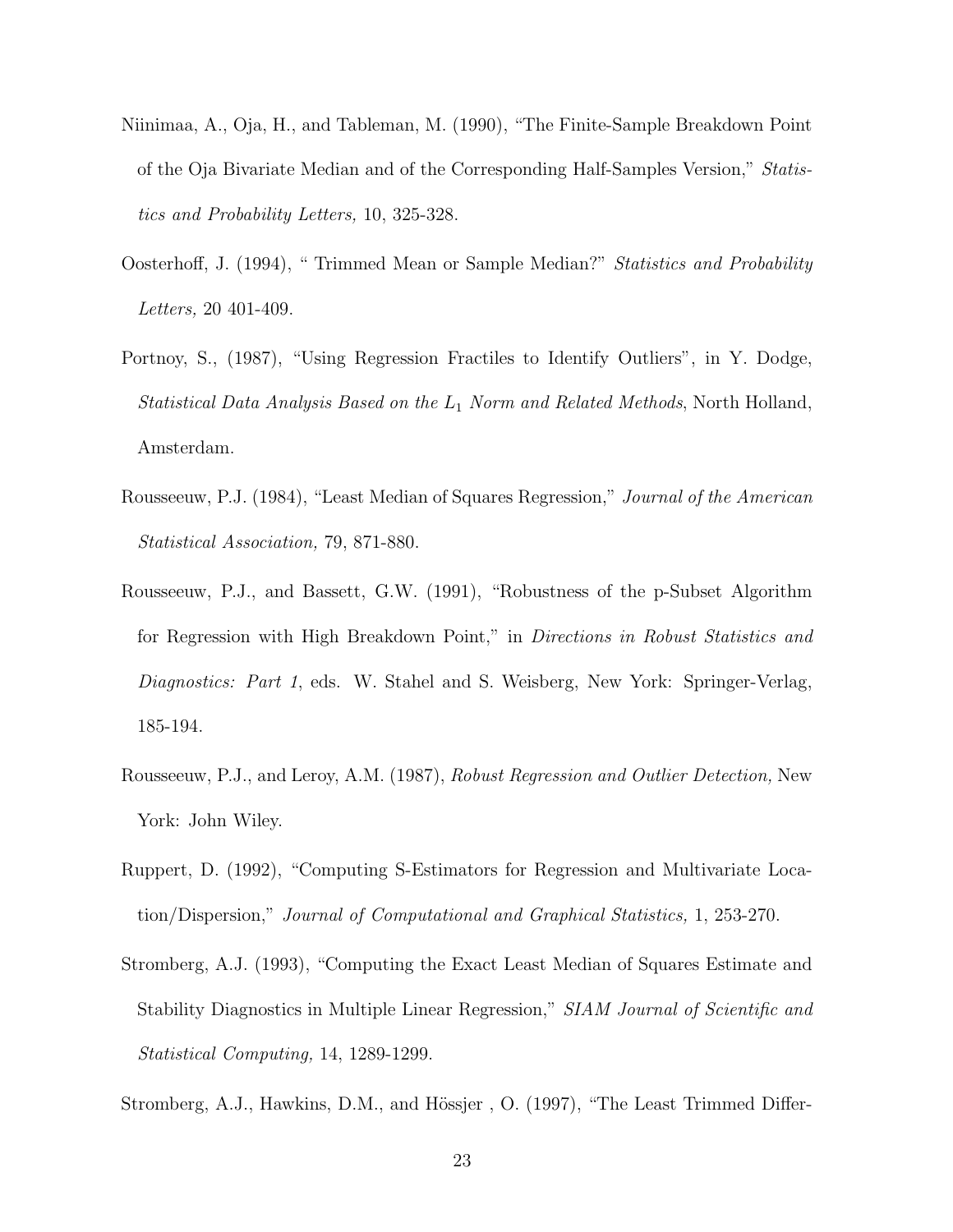ences Regression Estimator and Alternatives," submitted for publication.

- Tableman, M. (1994a), "The Influence Functions for the Least Trimmed Squares and the Least Trimmed Absolute Deviations Estimators," *Statistics and Probability Letters,* 19, 329-337.
- Tableman, M. (1994b), "The Asymptotics of the Least Trimmed Absolute Deviations (LTAD) Estimator," *Statistics and Probability Letters,* 19, 387-398.
- Yohai, V.J., and Zamar, R.H. (1993), "A Minimax-Bias Property of the Least *α*−Quantile Estimates," *The Annals of Statistics,* 21, 1824-1842.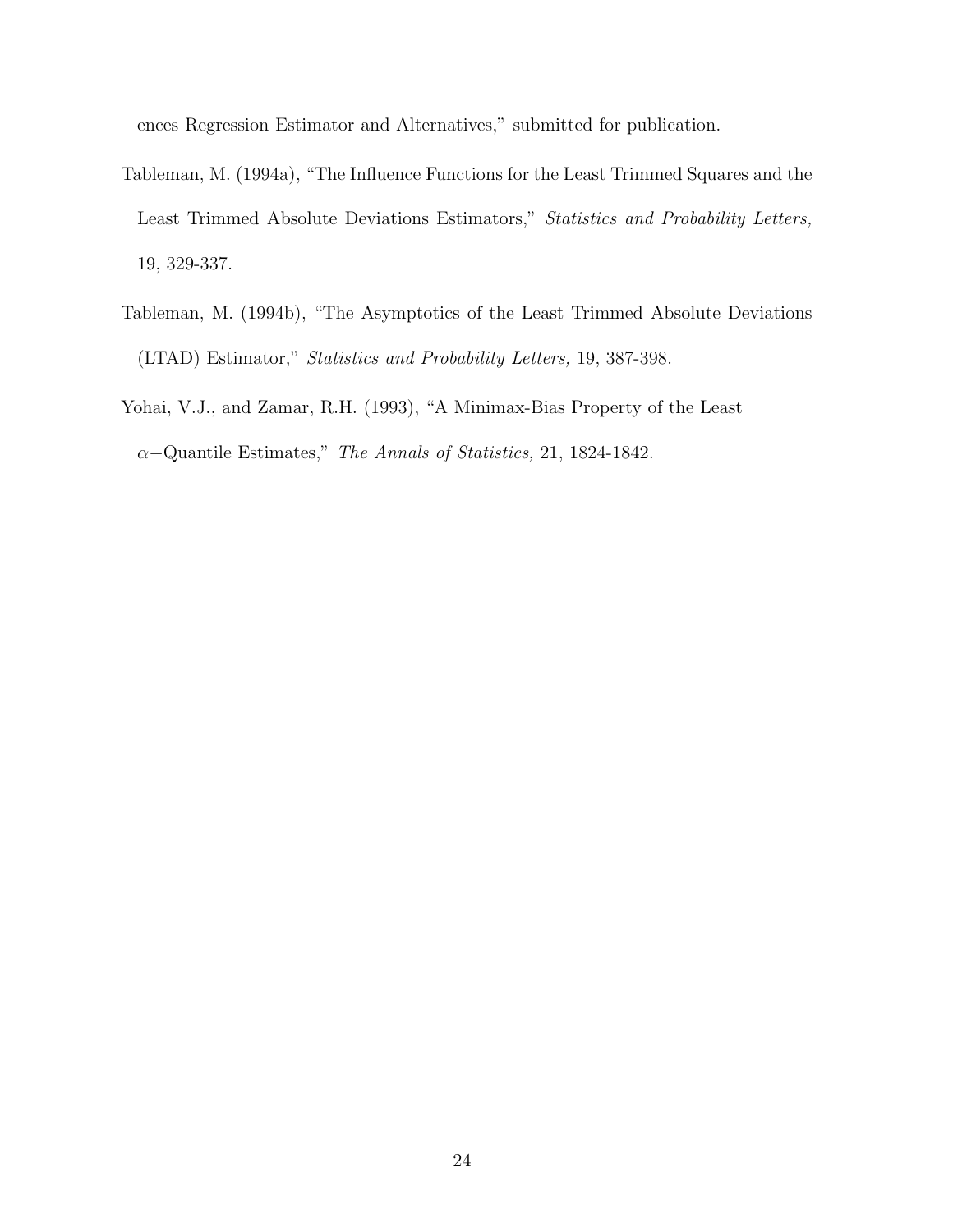| Lable 1. $\sqrt{n}$ SD for $\Gamma(\theta,1)$ Data |            |                   |                       |      |  |  |  |  |
|----------------------------------------------------|------------|-------------------|-----------------------|------|--|--|--|--|
| n                                                  | <b>OLS</b> | L1                | $LTA(0.5)$ $LTS(0.5)$ |      |  |  |  |  |
| 20                                                 |            | $1.00 \quad 1.23$ | 2.20                  | 2.12 |  |  |  |  |
| 40                                                 | 1.01       | - 1.21            | 2.56                  | 2.41 |  |  |  |  |
| 100                                                | 0.99       | 1.24              | 3.13                  | 2.94 |  |  |  |  |
| 400                                                | 0.98       | 1.22              | 3.84                  | 3.34 |  |  |  |  |
| 600                                                | 1.00       | 1.25              | 3.87                  | 3.31 |  |  |  |  |
| $\infty$                                           | 1.00       | 1.25              | 4.36                  | 3.74 |  |  |  |  |
|                                                    |            |                   |                       |      |  |  |  |  |

**Table 1:** √*n* **SD for N(0,1) Data**

Table 2:  $\sqrt{n}$  SD for C(0,1) Data

| n   | OLS      | L1   | LTA(0.5) | LTS(0.5) |
|-----|----------|------|----------|----------|
| 20  | 593      | 1.67 | 2.07     | 1.91     |
| 40  | 2969     | 1.63 | 2.09     | 1.99     |
| 100 | 7360     | 1.65 | 2.24     | 2.03     |
| 400 | 1394     | 1.62 | 2.18     | 1.98     |
| 600 | 524      | 1.54 | 2.18     | 1.98     |
| Y   | $\infty$ | 1.57 | 2.22     | 2.03     |

Table 3:  $\sqrt{n}$  SD for DE(0,1) Data

| n   | <b>OLS</b> | L1   | LTA(0.5) | LTS(0.5) |
|-----|------------|------|----------|----------|
| 20  | 1.40       | 1.12 | 1.72     | 1.58     |
| 40  | 1.39       | 1.10 | 1.73     | 1.68     |
| 100 | 1.41       | 1.05 | 1.74     | 1.70     |
| 400 | 1.40       | 1.06 | 1.64     | 1.72     |
| 600 | 1.44       | 1.05 | 1.57     | 1.71     |
|     | 1.41       | 1.00 | 1.41     | 1.68     |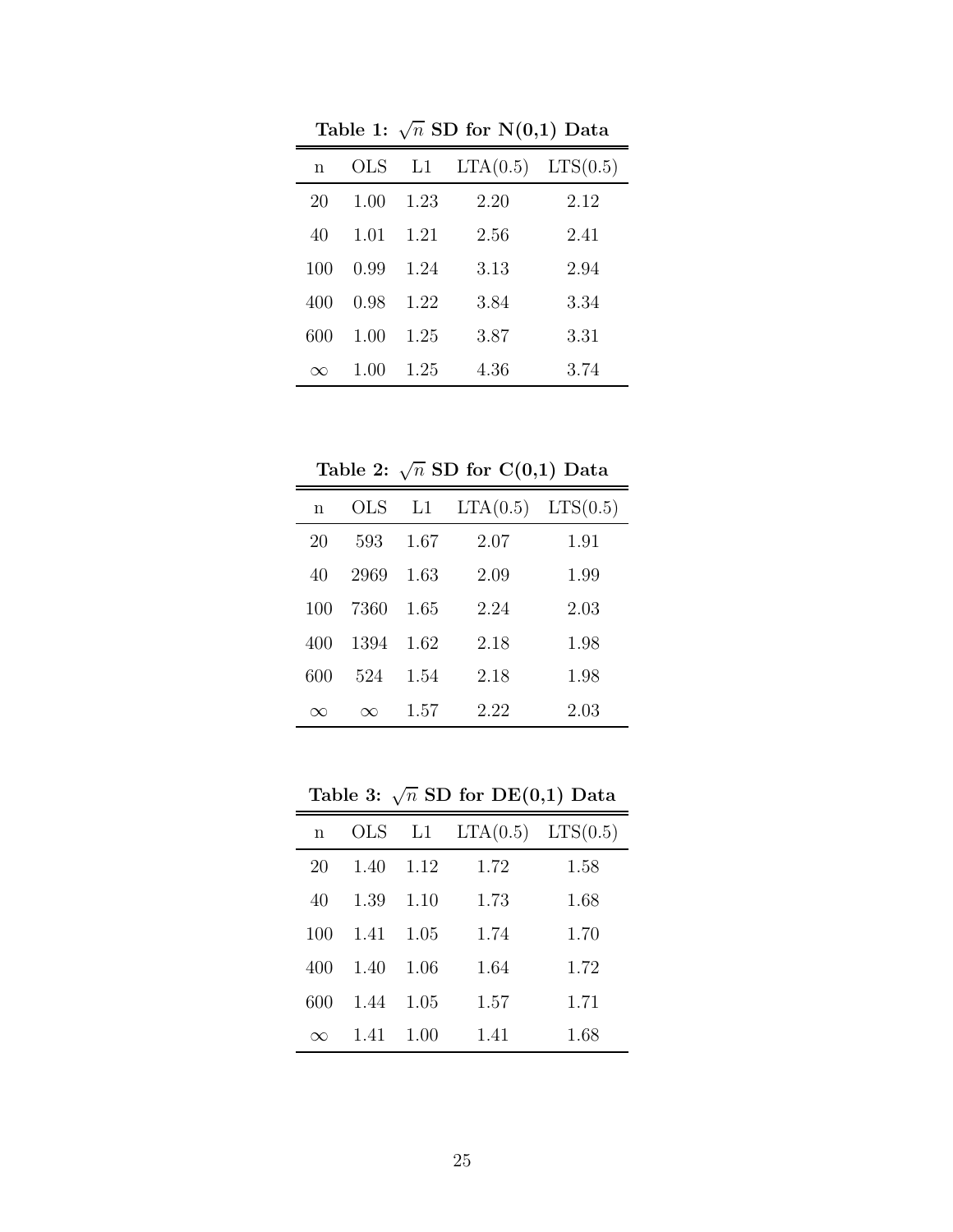| dist    | $\mathbf n$ | L1    | LTA(0.5) | LTS(0.5) | LTA(0.75) |
|---------|-------------|-------|----------|----------|-----------|
| N(0,1)  | 20          | .668  | .206     | .223     | .377      |
| N(0,1)  | 40          | .692  | .155     | .174     | .293      |
| N(0,1)  | 100         | .634  | .100     | .114     | .230      |
| N(0,1)  | 400         | .652  | .065     | .085     | .209      |
| N(0,1)  | 600         | .643  | .066     | .091     | .209      |
| N(0,1)  | $\infty$    | .637  | .053     | .071     | .199      |
| DE(0,1) | 20          | 1.560 | .664     | .783     | 1.157     |
| DE(0,1) | 40          | 1.596 | .648     | .686     | 1.069     |
| DE(0,1) | 100         | 1.788 | .656     | .684     | 1.204     |
| DE(0,1) | 400         | 1.745 | .736     | .657     | 1.236     |
| DE(0,1) | 600         | 1.856 | .845     | .709     | 1.355     |
| DE(0,1) | $\infty$    | 2.000 | 1.000    | .71      | 1.500     |

**Table 4: Monte Carlo OLS Relative Efficiencies**

**Table 5: Number of elemental regressions**

|     | as a function of $n$ and $p$ |        |        |            |  |  |  |  |  |
|-----|------------------------------|--------|--------|------------|--|--|--|--|--|
|     |                              | р      |        |            |  |  |  |  |  |
| n   | 2                            | 3      | 4      | 5          |  |  |  |  |  |
| 10  | 45                           | 120    | 210    | 252        |  |  |  |  |  |
| 20  | 190                          | 1140   | 4845   | 15504      |  |  |  |  |  |
| 30  | 435                          | 4060   | 27405  | 142506     |  |  |  |  |  |
| 50  | 1225                         | 19600  | 230300 | 2e6        |  |  |  |  |  |
| 100 | 4950                         | 161700 | 3е6    | <b>8e6</b> |  |  |  |  |  |
| 200 | 19900                        | 1e6    | 65e6   | 3e9        |  |  |  |  |  |
| 500 | 124750                       | 21e6   | 3e9    | 3e11       |  |  |  |  |  |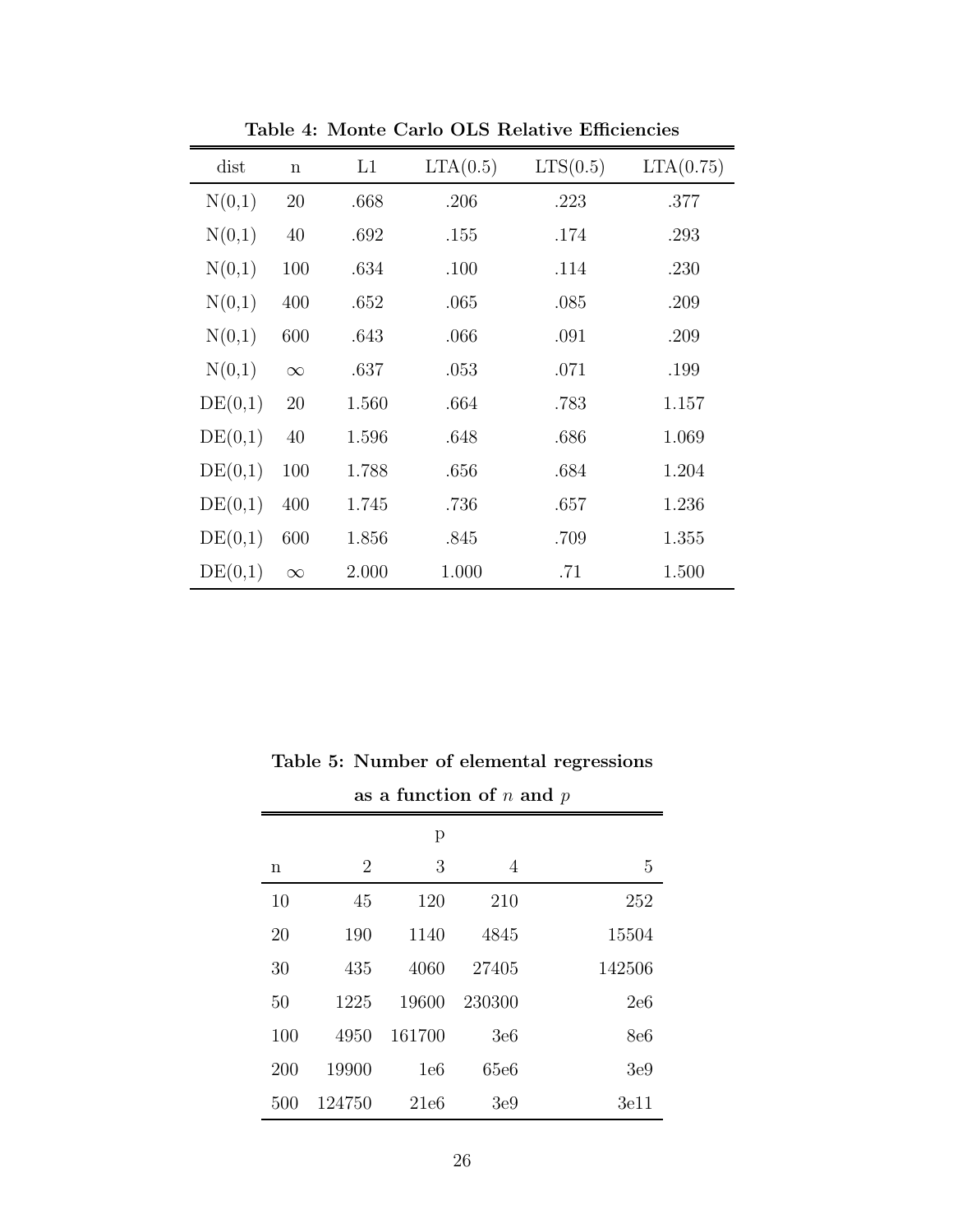|             |             |                | $\rm p$    |                |            |
|-------------|-------------|----------------|------------|----------------|------------|
| $\mathbf n$ |             | $\overline{2}$ | 3          | $\overline{4}$ | 5          |
| 25          | <b>FLTA</b> | $-.0740$       | $-0.1135$  | $-1549$        | $-.1984$   |
|             | <b>FLTS</b> | $-.6576$       | $-.7368$   | $-.7368$       | $-.8239$   |
| 50          | <b>FLTA</b> | $-.0732$       | $-.1110$   | $-.1496$       | $-.1891$   |
|             | <b>FLTS</b> | $-1.3359$      | $-1.4151$  | $-1.4151$      | $-1.4981$  |
| 75          | <b>FLTA</b> | $-.0857$       | $-.1295$   | $-.1739$       | $-.2190$   |
|             | <b>FLTS</b> | $-2.2851$      | $-2.3761$  | $-2.3761$      | $-2.4700$  |
| 100         | <b>FLTA</b> | $-.0824$       | $-1242$    | $-1665$        | $-.2092$   |
|             | <b>FLTS</b> | $-2.9665$      | $-3.0547$  | $-3.0547$      | $-3.1449$  |
| 150         | <b>FLTA</b> | $-.0854$       | $-.1286$   | $-.1720$       | $-.2158$   |
|             | <b>FLTS</b> | $-4.5941$      | $-4.6852$  | $-4.6852$      | $-4.7777$  |
| 200         | <b>FLTA</b> | $-.0869$       | $-.1307$   | $-.1748$       | $-.2191$   |
|             | <b>FLTS</b> | $-6.2209$      | $-6.3135$  | $-6.3135$      | $-6.4071$  |
| 500         | <b>FLTA</b> | $-.0897$       | $-.1347$   | $-.1797$       | $-.2249$   |
|             | <b>FLTS</b> | $-15.9785$     | $-16.0736$ | $-16.0736$     | $-16.1692$ |

**Table 6: Log10 of probability that a**

**random starting set is clean**

**Table 7: Execution time and success rate**

**per random start**

|    |             |           |      | n    |       |       |
|----|-------------|-----------|------|------|-------|-------|
| р  |             |           | 50   | 100  | 200   | 500   |
| 5  | <b>FLTA</b> | time      | 261  | 718  | 1858  | 6560  |
|    |             | $\%$ good | 50   | - 52 | 53    | 55    |
| 10 | <b>FLTA</b> | time      | 583  | 1697 | 4948  | 18587 |
|    |             | $\%$ good | 25   | -26  | 31    | 37    |
| 15 | <b>FLTA</b> | time      | 1122 | 3483 | 10395 | 42116 |
|    |             | $\%$ good | - 15 | - 15 | 18    | 24    |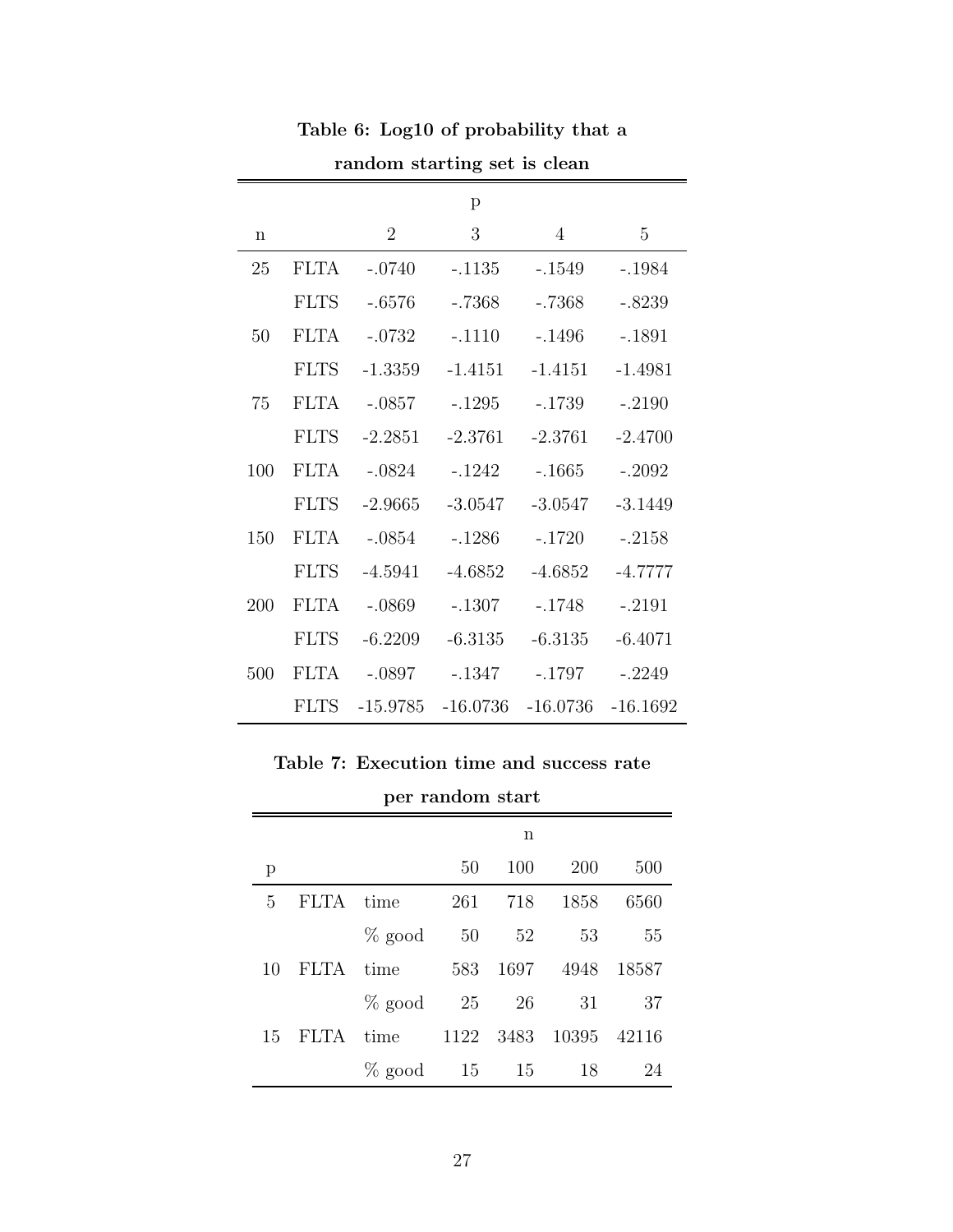|     |  |  | $\delta$ |  |                                                             |  |
|-----|--|--|----------|--|-------------------------------------------------------------|--|
| n   |  |  |          |  | $0.05$ $0.10$ $0.15$ $0.20$ $0.25$ $0.30$ $0.35$ $0.40$     |  |
| 50  |  |  |          |  | FLTA -.20 -.51 -.73 -1.08 -1.34 -1.75 -2.05 -2.53           |  |
|     |  |  |          |  | FLTS -.81 -2.14 -3.11 -4.75 -5.98 -8.16 -9.94 -13.67        |  |
| 100 |  |  |          |  | FLTA -.23 -.48 -.74 -1.02 -1.32 -1.64 -1.99 -2.36           |  |
|     |  |  |          |  | FLTS -1.79 -3.73 -5.87 -8.23 -10.88 -13.93 -17.54 -22.05    |  |
| 200 |  |  |          |  | FLTA -.23 -.47 -.72 -.99 -1.28 -1.59 -1.93 -2.29            |  |
|     |  |  |          |  | FLTS -3.35 -6.97 -10.94 -15.31 -20.20 -25.77 -32.26 -40.17  |  |
|     |  |  |          |  | 500 FLTA - 22 - 46 - 71 - 98 - 1.26 - 1.57 - 1.89 - 2.24    |  |
|     |  |  |          |  | FLTS -8.03 -16.72 -26.21 -36.65 -48.29 -61.47 -76.76 -95.14 |  |

**Table 8: Log10 probability that a random starting set is clean**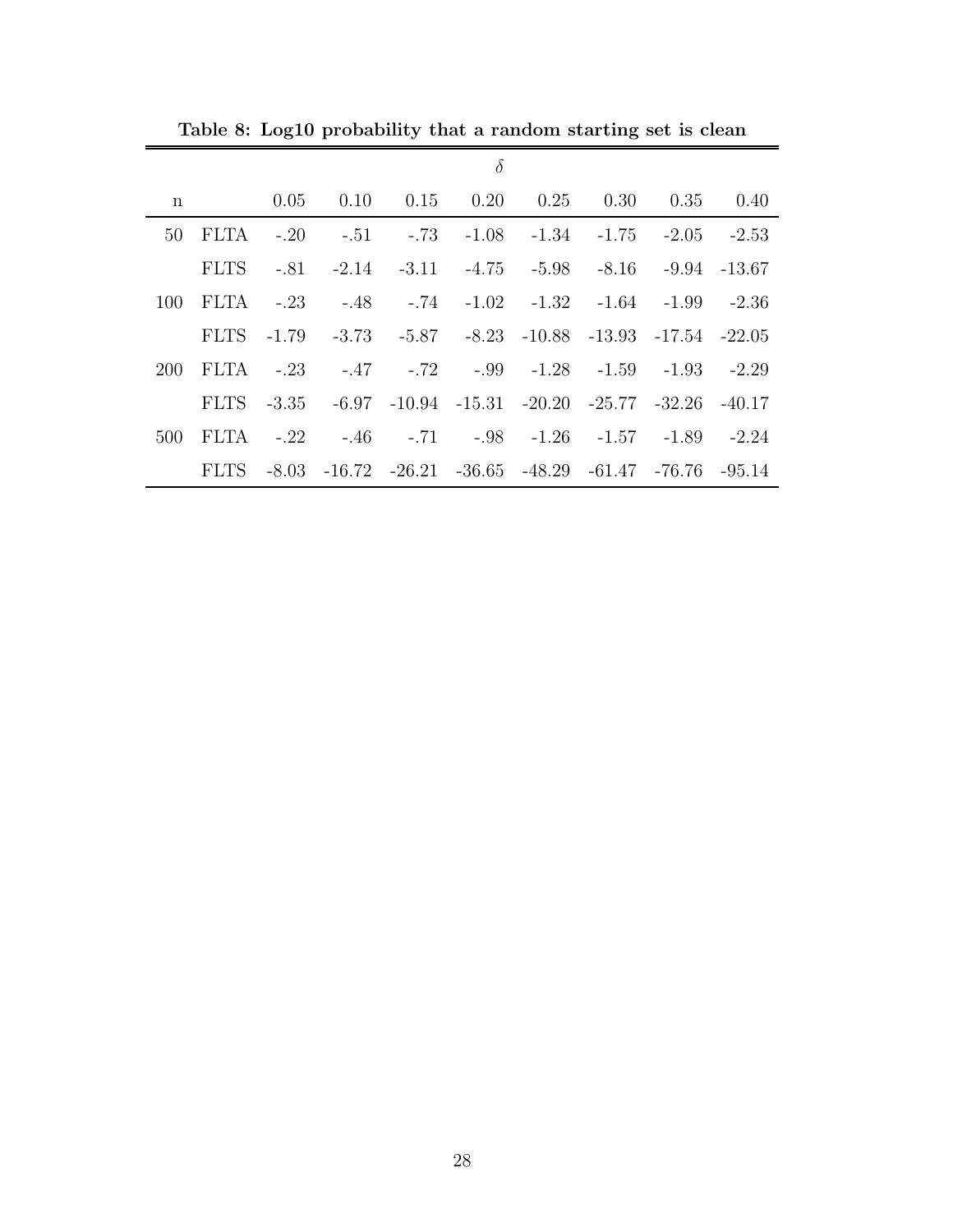| $\boldsymbol{h}$ | Q     | $\hat{\beta_0}$ | $\hat{\beta_1}$ | $\hat{\beta_2}$ | $\hat{\beta_3}$ | $\hat{\beta_4}$ |
|------------------|-------|-----------------|-----------------|-----------------|-----------------|-----------------|
| 63               | 14.10 | 96.170          | $-0.106$        | $-0.074$        | $-0.038$        | 2.650           |
| 64               | 14.72 | 96.254          | $-0.104$        | $-0.083$        | $-0.039$        | 2.574           |
| 65               | 15.34 | 96.254          | $-0.104$        | $-0.083$        | $-0.039$        | 2.574           |
| 66               | 15.97 | 96.254          | $-0.104$        | $-0.083$        | $-0.039$        | 2.574           |
| 67               | 16.68 | 96.254          | $-0.104$        | $-0.083$        | $-0.039$        | 2.574           |
| 68               | 17.43 | 96.370          | $-0.105$        | $-0.082$        | $-0.039$        | 2.558           |
| 69               | 18.17 | 96.149          | $-0.103$        | $-0.062$        | $-0.040$        | 2.589           |
| 70               | 18.95 | 96.395          | $-0.102$        | $-0.067$        | $-0.042$        | 2.488           |
| 71               | 19.77 | 99.046          | $-0.109$        | $-0.108$        | $-0.062$        | 1.923           |
| 72               | 20.55 | 99.044          | $-0.110$        | $-0.108$        | $-0.062$        | 1.930           |
| 73               | 21.47 | 99.044          | $-0.110$        | $-0.108$        | $-0.062$        | 1.930           |
| 73               | 21.47 | 99.044          | $-0.110$        | $-0.108$        | $-0.062$        | 1.930           |
| 74               | 22.44 | 98.900          | $-0.110$        | $-0.112$        | $-0.063$        | 2.044           |
| 75               | 23.58 | 98.289          | $-0.108$        | $-0.110$        | $-0.053$        | 2.034           |
| 76               | 27.54 | 98.156          | $-0.107$        | $-0.103$        | $-0.051$        | 1.979           |
| $77\,$           | 31.34 | 97.217          | $-0.102$        | $-0.090$        | $-0.041$        | 1.995           |
| 78               | 35.20 | 96.914          | $-0.100$        | $-0.102$        | $-0.035$        | 1.887           |
| 79               | 38.92 | 97.066          | $-0.090$        | $-0.153$        | $-0.036$        | 1.475           |
| 80               | 42.60 | 96.877          | $-0.083$        | $-0.224$        | $-0.029$        | 1.139           |
| 81               | 45.13 | 92.974          | $-0.070$        | $-0.328$        | 0.027           | 1.098           |
| 82               | 48.13 | 92.503          | $-0.068$        | $-0.332$        | 0.028           | 1.297           |

**Table 9: Fitted coefficients by coverage**